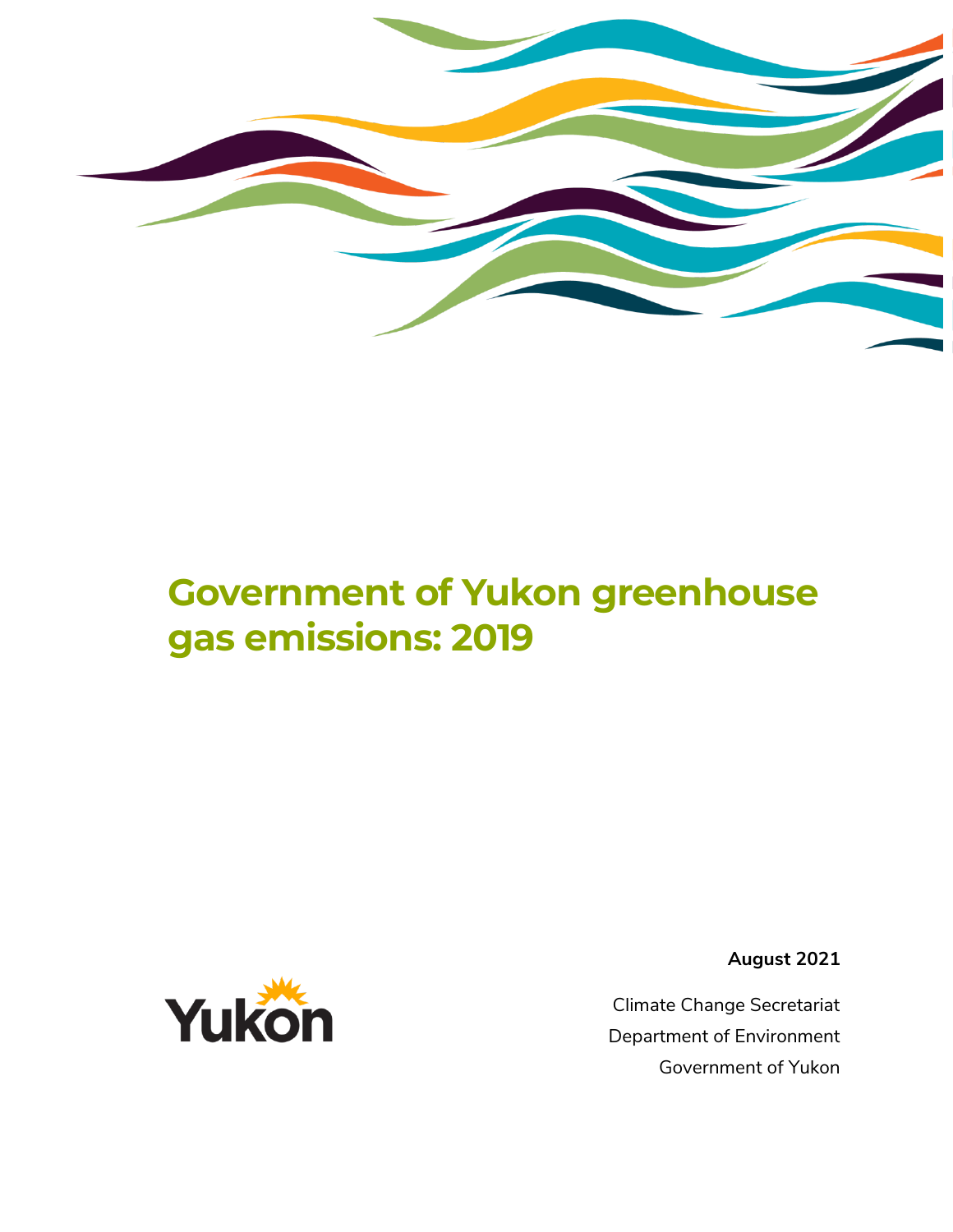## Table of Contents

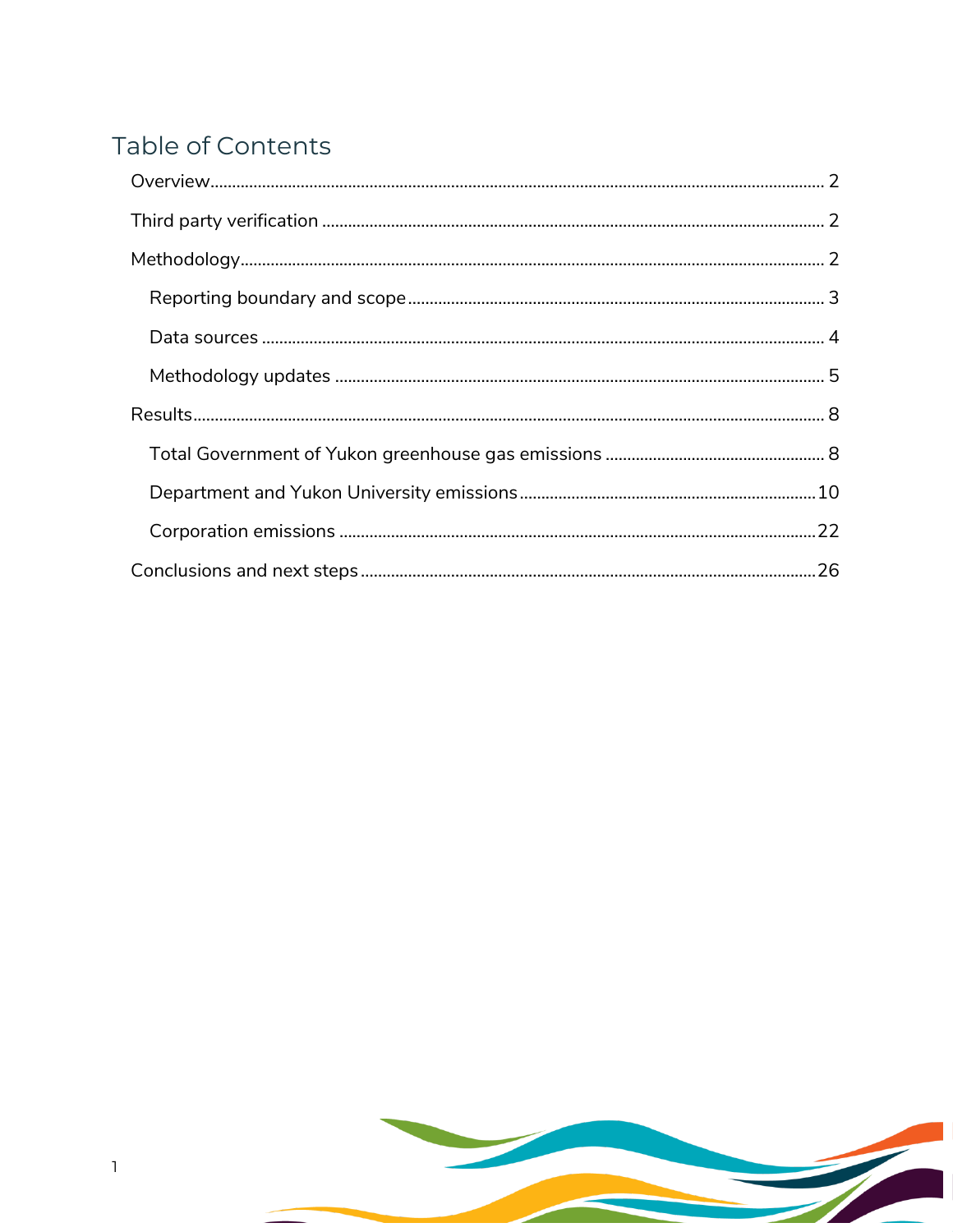## <span id="page-2-0"></span>Overview

The Government of Yukon is committed to tracking the greenhouse gas emissions (GHGs) from our internal operations. This report communicates the Government of Yukon's total GHGs in 2019, identifies major emission sources and provides an analysis regarding the major factors that have influenced emissions over time. The report also presents the methodology used to calculate the Government of Yukon's GHG inventory.

## <span id="page-2-1"></span>Third party verification

We undertake rigorous work each year to calculate the Government of Yukon's emissions. Every five years, these calculations are verified by an independent third party to ensure the data is accurate and adheres to all greenhouse gas reporting standards. This is done through [The Climate Registry,](https://www.theclimateregistry.org/) a non-profit organization that designs and operates global GHG corporate reporting programs.

This quality assurance step provides a higher level of confidence in the methodology used to calculate the Government of Yukon's emissions inventory and ensures that emissions reductions are being tracked against an accurate baseline. Currently, the Government of Yukon's greenhouse gas emission reports for the calendar years [2010](https://www.cris4.org/frmPublicReport.aspx?reportID=24sK1CnmHgcgOKkrCw9Jvg%3d%3d®ion=0&detail=1&boundary=0) and [2015](https://www.cris4.org/frmPublicReport.aspx?reportID=2h9W3NP9LD%2b8ZI95KlCiBg%3d%3d®ion=0&detail=1&boundary=0) are available through the Climate Registry Information System. The Government of Yukon's 2020 GHGs will be verified in 2022.

## <span id="page-2-2"></span>Methodology

All greenhouse gas emission calculations were undertaken in adherence to the principles and standards set by The Climate Registry. These standards specify the types of emission sources that must be included and the specific methods to be used to calculate GHGs based on its source. This includes the emissions factors that must be used to calculate GHGs from each source. Emission factors are the conversion factors used to measure the amount of GHGs emitted per unit of fuel or energy consumed. The Climate Registry's guidance is based on national and international GHG reporting standards. As a result, The Climate Registry emission factors used to calculate the Government of Yukon's GHGs come from Environment and Climate Change Canada's National Inventory Report. GHGs are reported in tonnes of **carbon dioxide equivalent**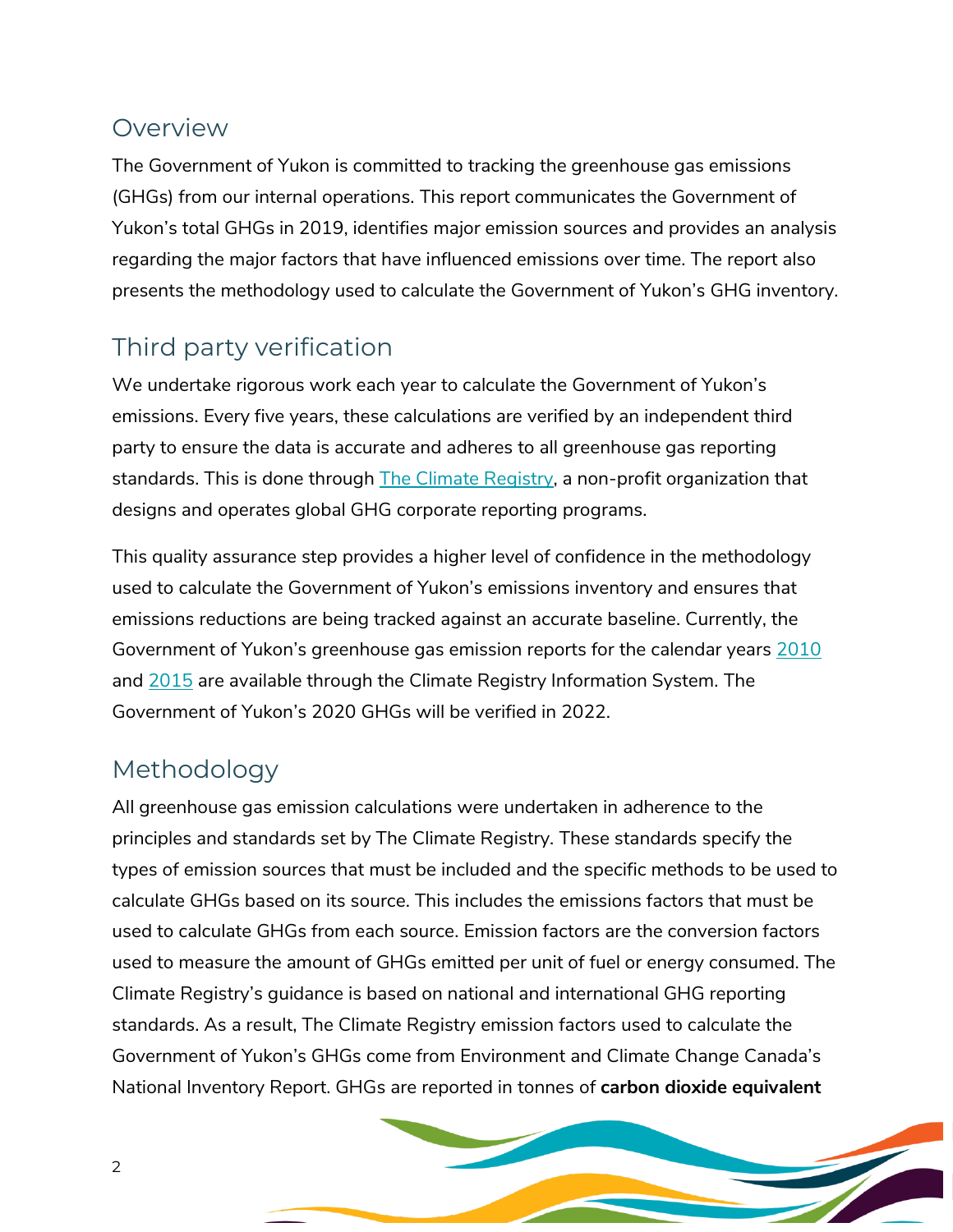**(CO2e)**. This means that greenhouse gases other than carbon dioxide (such as methane and nitrous oxide) are included in the calculations on the basis of how much more potent than carbon dioxide they are. For example, one tonne of methane is equal to 28 tonnes of carbon dioxide equivalent in terms of its climate impact. The measure of a GHG's potency relative to CO<sub>2</sub> is known as its global warming potential (GWP), and is used as a multiplier to convert volumes of non- $CO<sub>2</sub>$  gases into their volume in  $CO<sub>2</sub>e$ .

## <span id="page-3-0"></span>Reporting boundary and scope

In GHG reporting, a defined inventory boundary is key to ensure consistency between reporting years so that progress can be measured over time. Reporting boundaries clearly define what emission sources are counted within an organization's GHG inventory and what sources are not included. The Government of Yukon reports our emissions using a "Financial Control Boundary." This means that only entities for which we control financial policies are included in our inventory.

Under this boundary, all entities that are included under the Government of Yukon's annual consolidated financial reports (collectively referred to as government reporting entities) are included. Therefore, the Government of Yukon's greenhouse gas inventory includes emissions from the following entities:

- all Government of Yukon departments;
- Yukon University;
- Yukon Development Corporation;
- Yukon Energy Corporation;
- Yukon Hospital Corporation;
- Yukon Housing Corporation; and
- Yukon Liquor Corporation.

The Government of Yukon began collecting greenhouse gas emissions data for departments and Yukon University (previously Yukon College) in 2010. Up until 2018, we only reported on emissions from Government of Yukon departments. Emissions from government corporations and Yukon University were newly added to this reporting process in 2019 according to the requirements of the Financial Control Boundary.

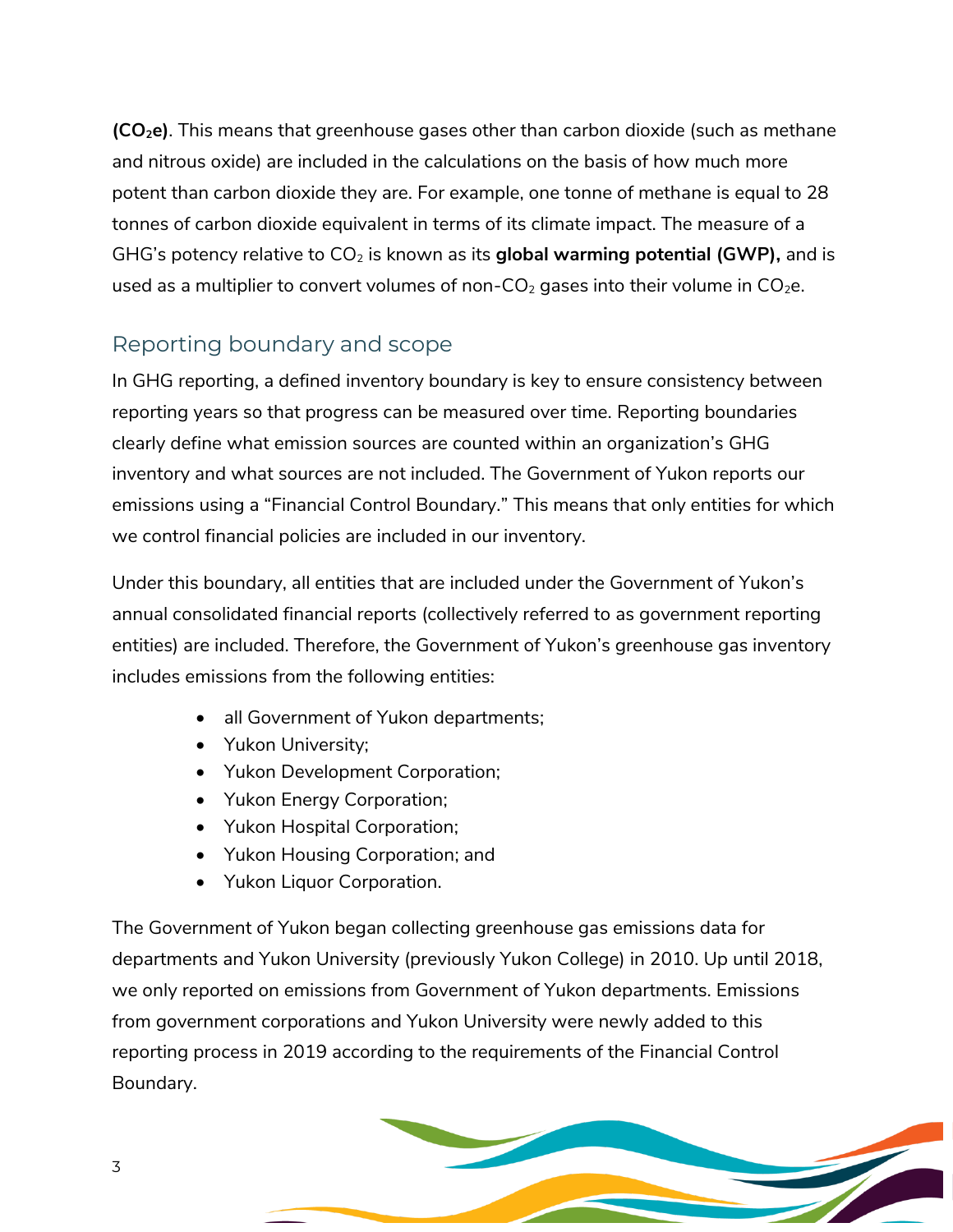The Government of Yukon's reporting boundary also defines which emission sources within each entity are to be included. Each emission source is classified as one of the three scopes:

- **Scope 1:** Direct GHG emissions from assets owned by Government of Yukon reporting entities. This includes emissions from building heating, transportation, waste management and refrigeration.
- **Scope 2:** Indirect GHG emissions from the generation of purchased electricity.
- **Scope 3:** Other indirect GHG emission sources. This includes emissions from leased buildings and vehicles.

The Government of Yukon's emissions reporting includes Scope 1 and 2 emissions only. Scope 3 emissions include upstream and downstream emissions that occur as an indirect result of the Government of Yukon's operations, including emissions from leased buildings and vehicles and emissions from staff commuting. These emission sources are addressed through other policies implemented as part of *Our Clean Future: a Yukon strategy for climate change, energy and a green economy*; however, they are not included in Government of Yukon emissions reporting, as they are considered out of scope.

In this report, we will present emissions from Government of Yukon departments and Yukon University first. Since data for these entities dates back to 2010, their 2019 emissions inventory will be compared against previous years. Next, the emissions from government corporations are reported on, with a focus on the key emissions sources for each entity. Comparisons to previous years are not possible at this time, and 2019 will be treated as the base year against which future emissions will be compared.

## <span id="page-4-0"></span>Data sources

Two main sources of information are used to calculate the greenhouse gas emissions from Government of Yukon departments and Yukon University:

 **Public Building Energy Tracker (PBET)**: tracks the amount of heating fuel and electricity used in each Government of Yukon department and Yukon University building. Given that more than half of departmental and Yukon University GHGs

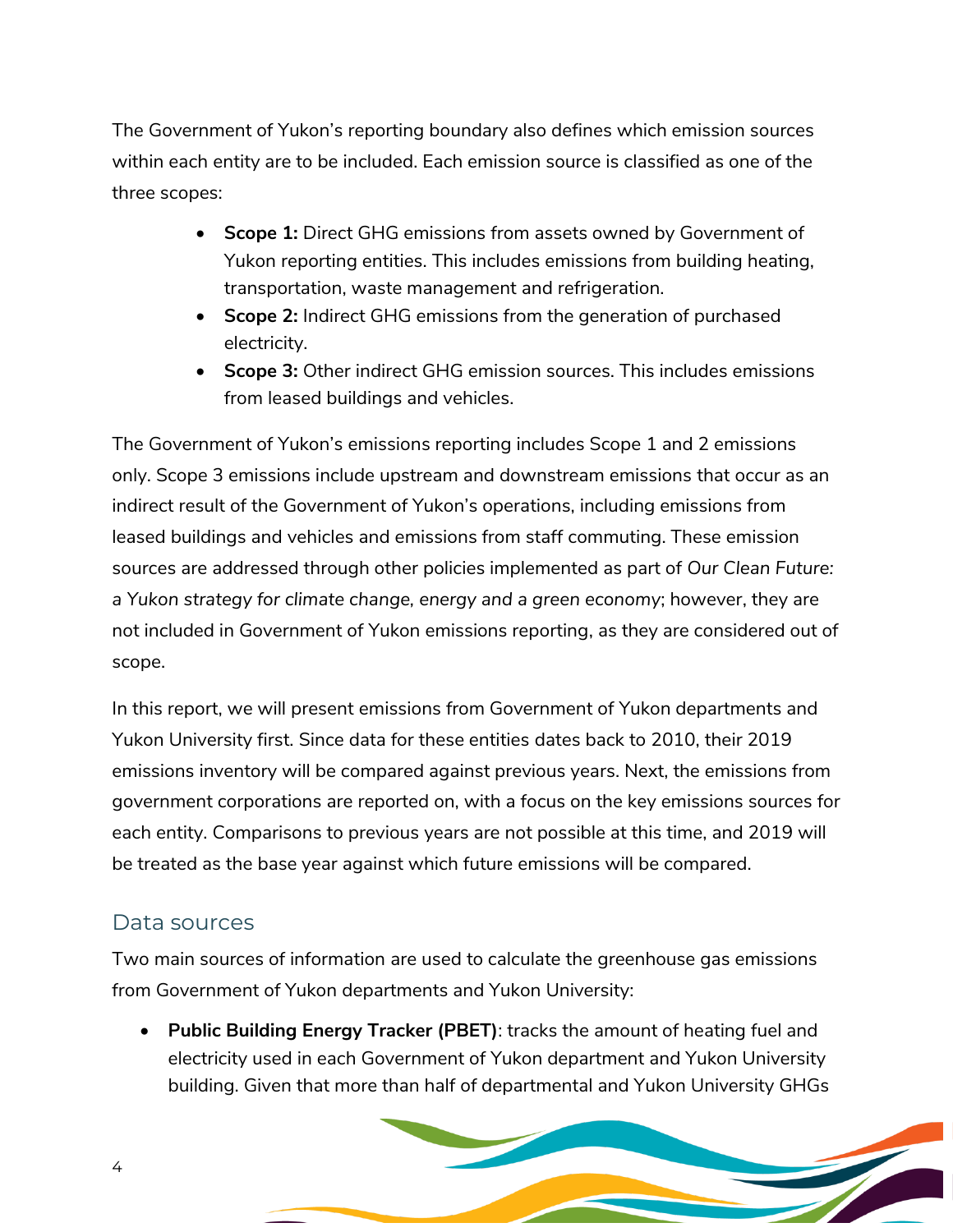come from heating buildings, this database is the most significant source of information for our greenhouse gas inventory.

 **KEYS database**: tracks the volume of fuel used by departmental and Yukon University fleet vehicles, which account for nearly one-quarter of the government's emissions.

The remaining emission sources for departments and Yukon University that are not captured in these two databases are:

- **Fuel associated with non-fleet vehicles**: fuel usage from vehicles not managed through the Government of Yukon's Fleet Vehicle Agency are collected via direct correspondence with the responsible branches. The main source of non-fleet vehicle emissions are heavy-duty vehicles used to maintain Yukon's transportation infrastructure.
- **Waste management** (landfilling, waste water treatment, solid waste incineration): includes emissions from Government of Yukon-owned landfills, septic pits, sewage lagoons, and sites where waste is incinerated. This makes up a relatively small proportion of total emissions, and is estimated based on the population that each site services.
- **Refrigeration**: includes stationary refrigeration systems and air conditioning in fleet vehicles. As part of **The Climate Registry reporting standards**, all refrigerants that are regulated under the Kyoto Protocol must be reported. These include common refrigerants such as hydrofluorocarbons (HFCs) and perfluorocarbons (PFCs).

All data on government corporation emission sources are collected via direct correspondence with each corporation.

## <span id="page-5-0"></span>Methodology updates

The Government of Yukon continuously improves the quality of our reported emissions. When more precise methodologies or more accurate data sources become available, they are retroactively applied to all previous annual GHG inventories. This ensures that the emissions reported each year are calculated in the same way, and therefore are directly comparable to one another. Table 1 summarizes the changes to historical emissions in this report as compared to those reported last year.

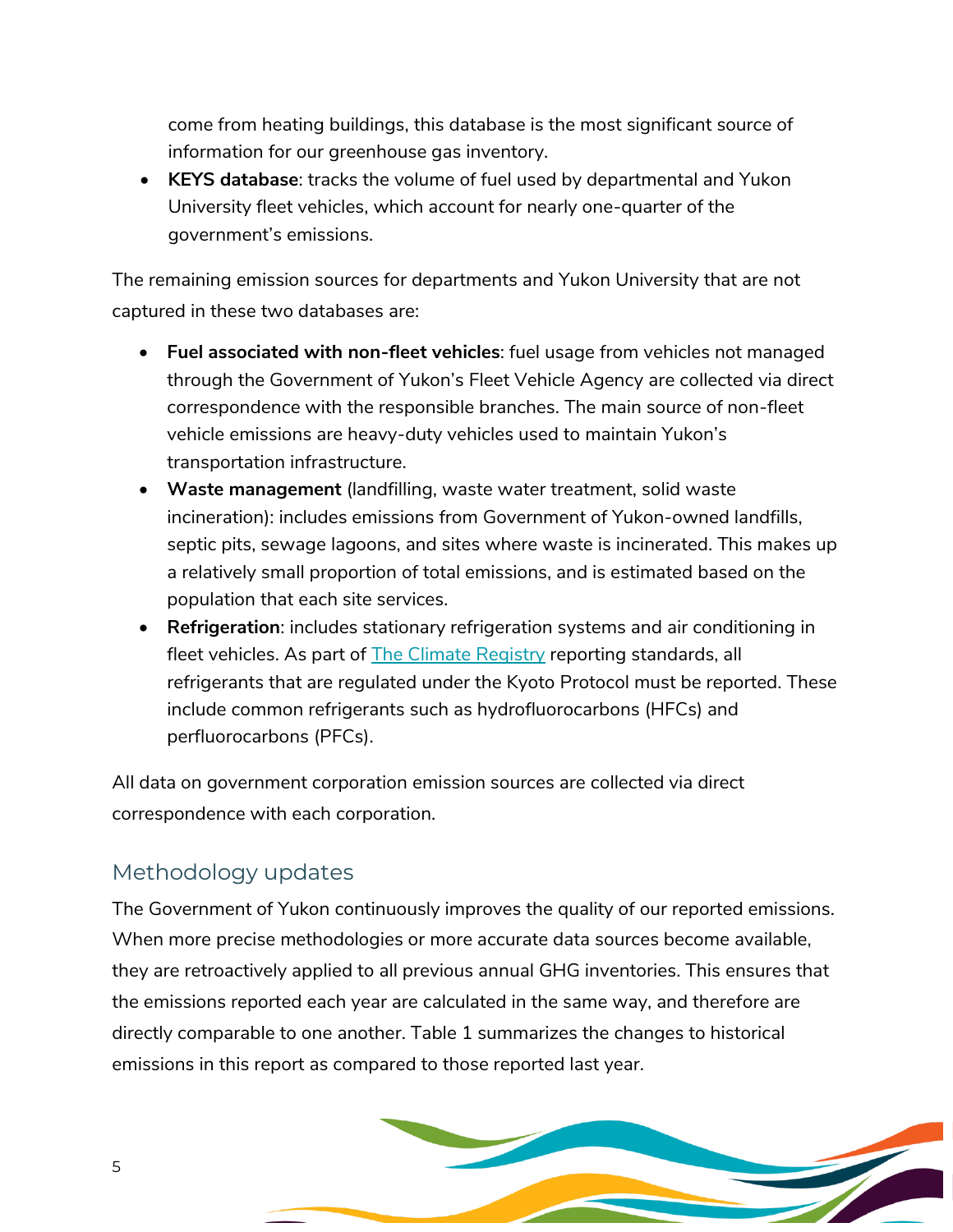|                                  | 2010  | 2011  | 2012  | 2013  | 2014  | 2015  | 2016  | 2017  | 2018  |
|----------------------------------|-------|-------|-------|-------|-------|-------|-------|-------|-------|
| Emissions<br>reported in<br>2018 | 30.95 | 31.32 | 32.25 | 33.73 | 33.72 | 32.88 | 31.89 | 32.42 | 32.46 |
| Current<br>emissions             | 32.92 | 33.2  | 33.87 | 35.95 | 35.49 | 36.18 | 33.58 | 34.34 | 36.46 |
| % change                         | 6.4   | 6     | 5     | 6.6   | 5.2   | 10.0  | 5.3   | 5.9   | 12.3  |

**Table 1: Changes to historical departmental and Yukon University emissions due to methodology updates**

As seen in Table 1, there was a consistent increase in historical GHG emissions. This is due to the two methodology updates outlined below.

#### Grid-specific electricity emissions

We have updated the way the Government of Yukon calculates emissions from purchased electricity to reflect the carbon intensity of electricity generation in different parts of the territory. In previous years, one emission factor was used for all purchased electricity regardless of where that electricity was generated and consumed, which reflected the average carbon intensity of electricity generation across the entire territory.

This year, in collaboration with the Department of Highways and Public Works' Energy Management Unit, we developed separate emission factors for the Yukon Integrated System (energy produced by the Yukon Energy Corporation) and each off-grid community (energy produced by ATCO Electric Yukon). These emission factors are developed based on the total amount of electricity generated with hydro power and the total amount of electricity generated with thermal (diesel or LNG) sources during the reporting year. Table 2 shows the emission factors used to calculate emissions from purchased electricity in 2019. Yukon's five off-grid communities (Old Crow, Watson Lake, Beaver Creek, Destruction Bay and Burwash Landing), and the Swift River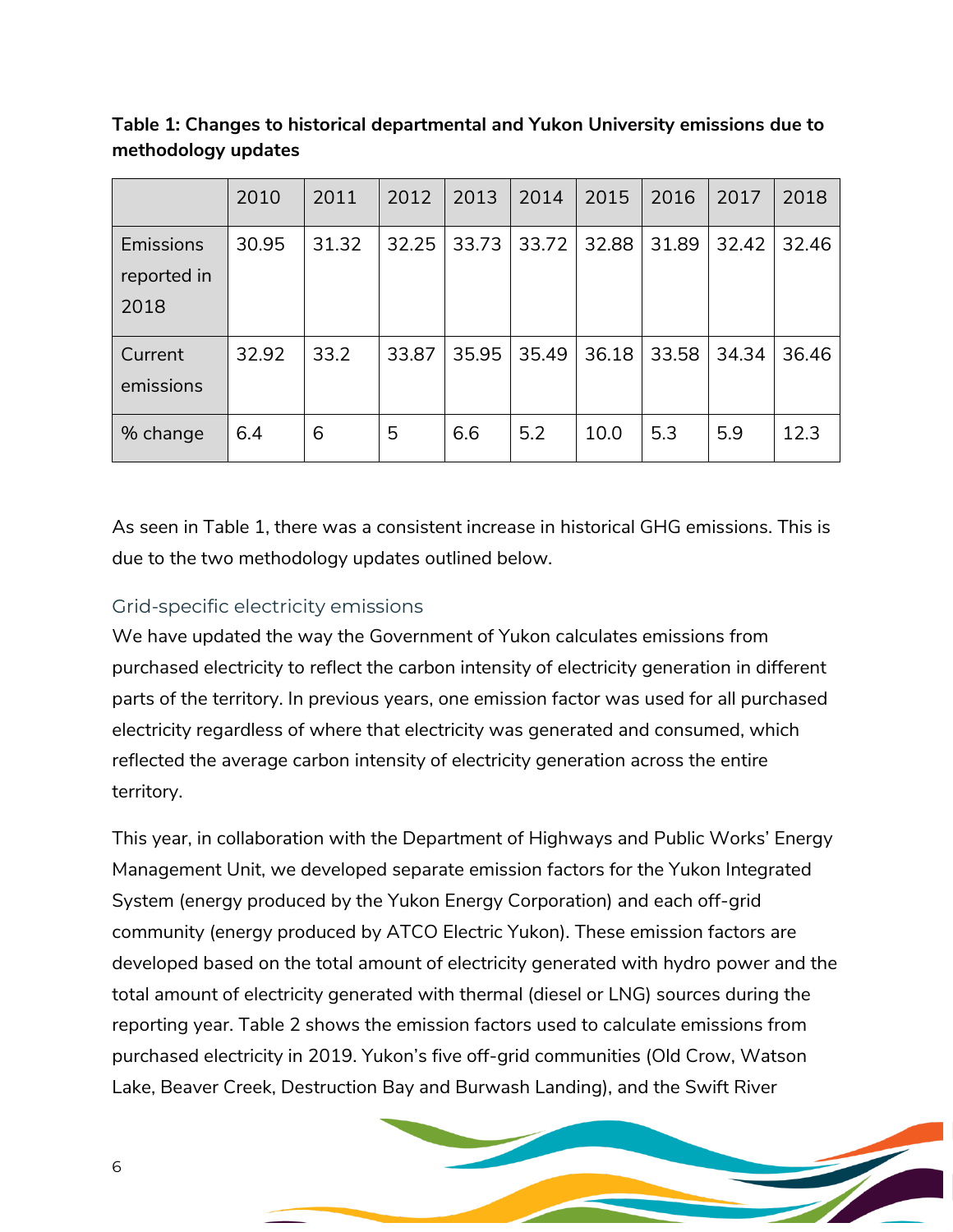highway camp each have their own emission factor to reflect their specific carbon intensity. All other Yukon communities use the Yukon Integrated System emission factor.<sup>1</sup> The territory-wide average electricity emissions factor, which was not used, is included for comparison.

| Electricity grid                | Carbon intensity (gCO <sub>2</sub> e/kWh) |
|---------------------------------|-------------------------------------------|
| Yukon Integrated System         | 53.1                                      |
| Old Crow                        | 772.7                                     |
| <b>Watson Lake</b>              | 711.9                                     |
| <b>Beaver Creek</b>             | 811.6                                     |
| Destruction Bay/Burwash Landing | 784.8                                     |
| <b>Swift River</b>              | 980.8                                     |
| Yukon average                   | 101                                       |

**Table 2. Yukon average and grid-specific electricity emission factors in 2019.** 

As can be seen in Table 2, the Yukon Integrated System (predominantly hydro electricity) emission factors and the off-grid community (predominantly diesel generation) emission factors are substantially different from the Yukon average. This highlights the importance of using distinct emission factors, because the Government of Yukon purchases different amounts of electricity in different communities.<sup>2</sup> A more detailed accounting of the emissions from purchased electricity means that our emissions inventory will more accurately reflect our hydroelectricity legacy

<sup>1</sup> Note that grid-specific emission factors apply to electicity **purchased** by Government of Yukon reporting entities. They are not used calculate Yukon Energy Corporation's emissions from electricity generation.

<sup>&</sup>lt;sup>2</sup> Conversely, when reporting Yukon's total GHGs from electricity generation, this level of specificity is not necessary. For Yukon-wide emissions reporting, we look at the total amount of fossil fuels combusted for electricity generation across the territory and do not need to factor in the location where these fuels are combusted.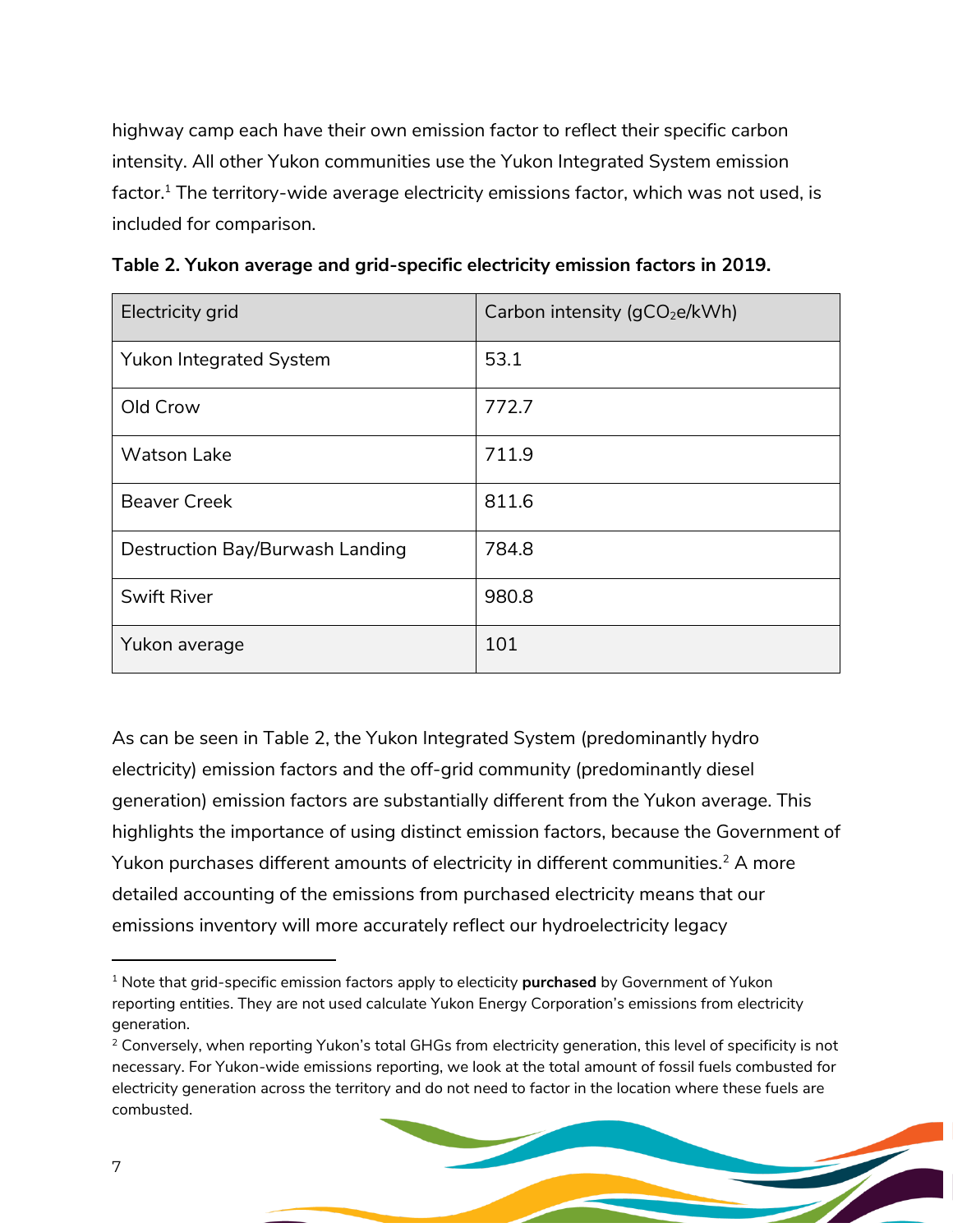infrastructure and updates, investments in energy efficiency and renewable energy in different locations.

Moving forward, grid-specific electricity emission factors will be developed annually, given that the carbon intensity of electricity generation varies year-to-year based on factors such as annual rainfall, drought, winter temperatures, demand or the integration of new renewable electricity sources.

#### Inclusion of Yukon University

GHGs from Yukon University and Government of Yukon departments are reported and analyzed together for the 2019 reporting year. Although Yukon University is a separate reporting entity from Government of Yukon departments, the Department of Highways and Public Works performs building management services for Yukon University and therefore historical GHG emission data for Yukon University is available dating back to 2010 along with data for Government of Yukon departments. To ensure a thorough and complete analysis of year-over-year variation in the Government of Yukon's GHG emissions, greenhouse gas emissions from Yukon University have been added to departmental emissions for the reporting years 2010 to 2018, resulting in GHGs for these years being higher than previously reported.

## <span id="page-8-0"></span>Results

## <span id="page-8-1"></span>Total Government of Yukon greenhouse gas emissions

GHGs from the Government of Yukon's operations, including all departments, Yukon University and government corporations, were  $71.2$  kilotonnes of  $CO<sub>2</sub>e$  in 2019. Government of Yukon departments and Yukon University collectively made up 52 per cent of total emissions (48 per cent from departments and 4 per cent from Yukon University); government corporations<sup>3</sup> were responsible for 15 per cent and electricity generation by Yukon Energy Corporation comprised the remaining 33 per cent [\(Figure](#page-9-0)  [1\)](#page-9-0).

<sup>&</sup>lt;sup>3</sup> Excluding emissions from electricity generated by the Yukon Energy Corporation.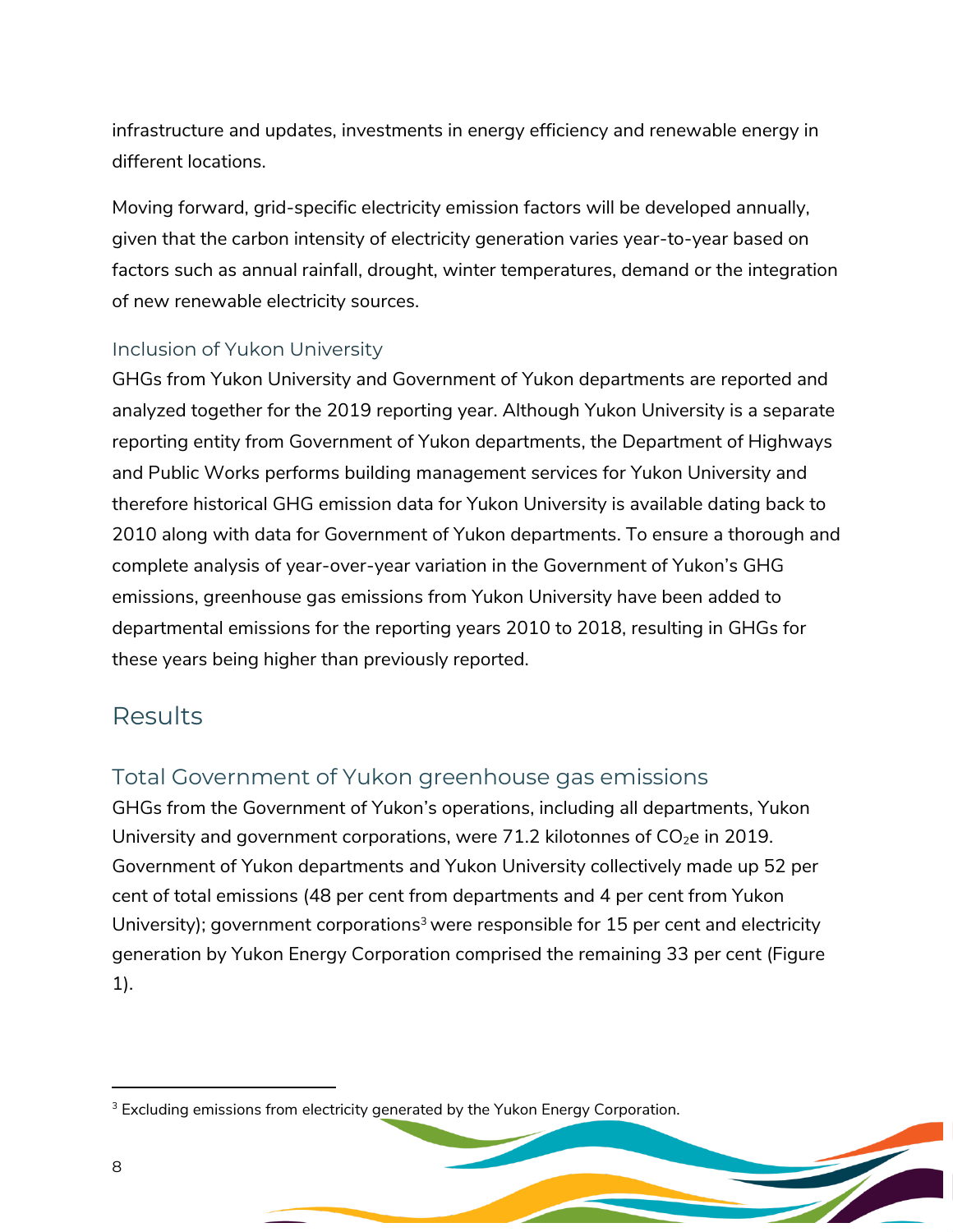

2019 greenhouse gas emissions breakdown

#### <span id="page-9-0"></span>**Figure 1: Breakdown of the Government of Yukon's 2019 greenhouse gas emissions.**

As shown in [Figure 2,](#page-10-1) emissions from Government of Yukon departments and Yukon University were 36.9 kilotonnes of  $CO<sub>2</sub>e$  in 2019, which is a 12 per cent increase over 2010 emissions and a 1.1 per cent increase over 2018 emissions. Departmental and Yukon University emissions were slightly higher than the previous peak of 36.2 kilotonnes in 2015. Emissions data from Yukon's government corporations was collected for the first time in 2019, so no historical comparisons can be made.

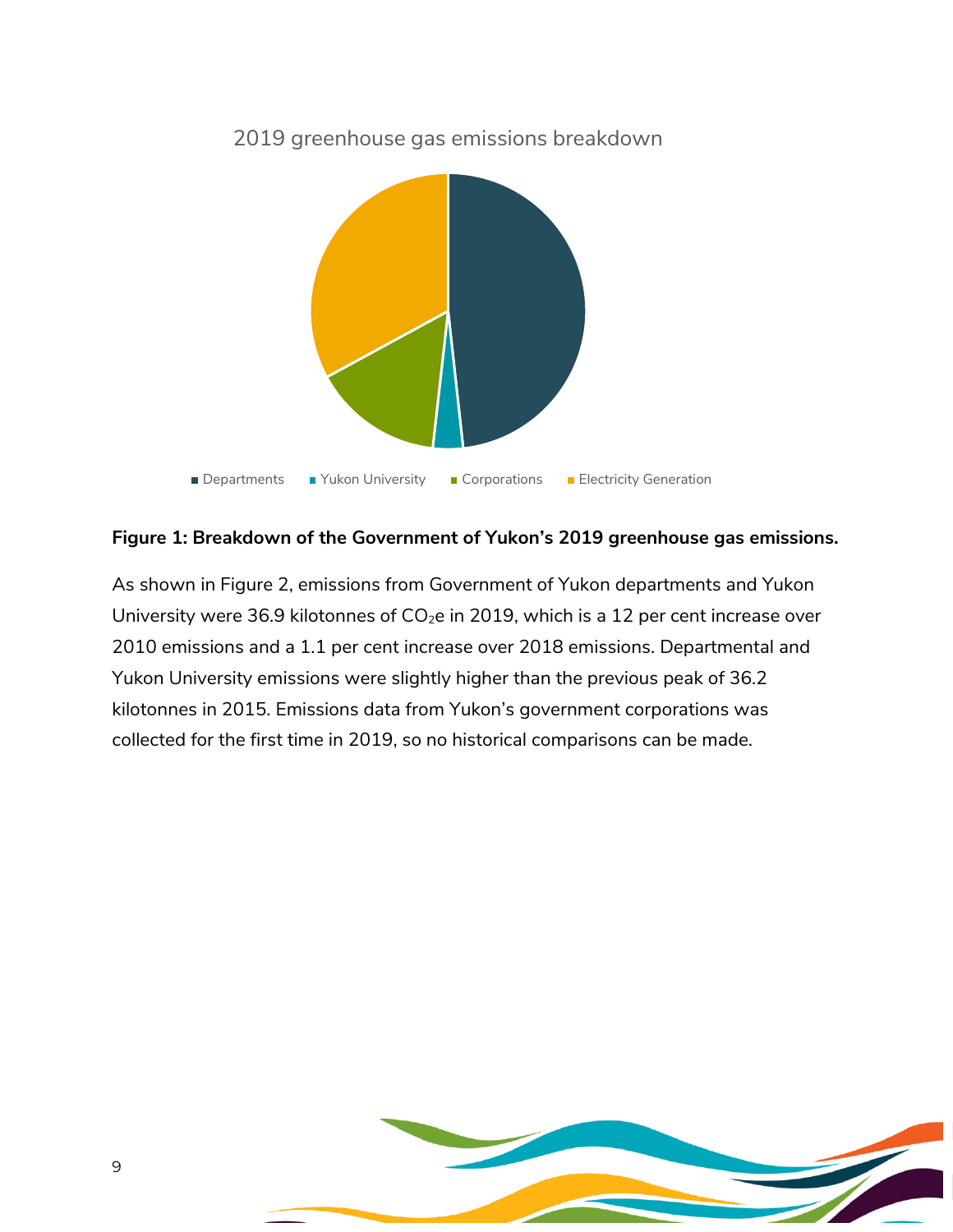

#### Government of Yukon total greenhouse gas emissions

#### <span id="page-10-1"></span>**Figure 2. Total greenhouse gas emissions from the Government of Yukon's operations from 2010 to 2019.**

### <span id="page-10-0"></span>Department and Yukon University emissions

#### Emissions by source

**Together, buildings and transportation made up 97 per cent of emissions from Government of Yukon departments and Yukon University in 2019.** Although there was some variation between 2010 and 2019 in the proportion of emissions from each source type, the remaining emissions sources (waste management and refrigeration) consistently make up a small percentage of the Government of Yukon's total emissions, as seen in [Figure 3.](#page-11-0)

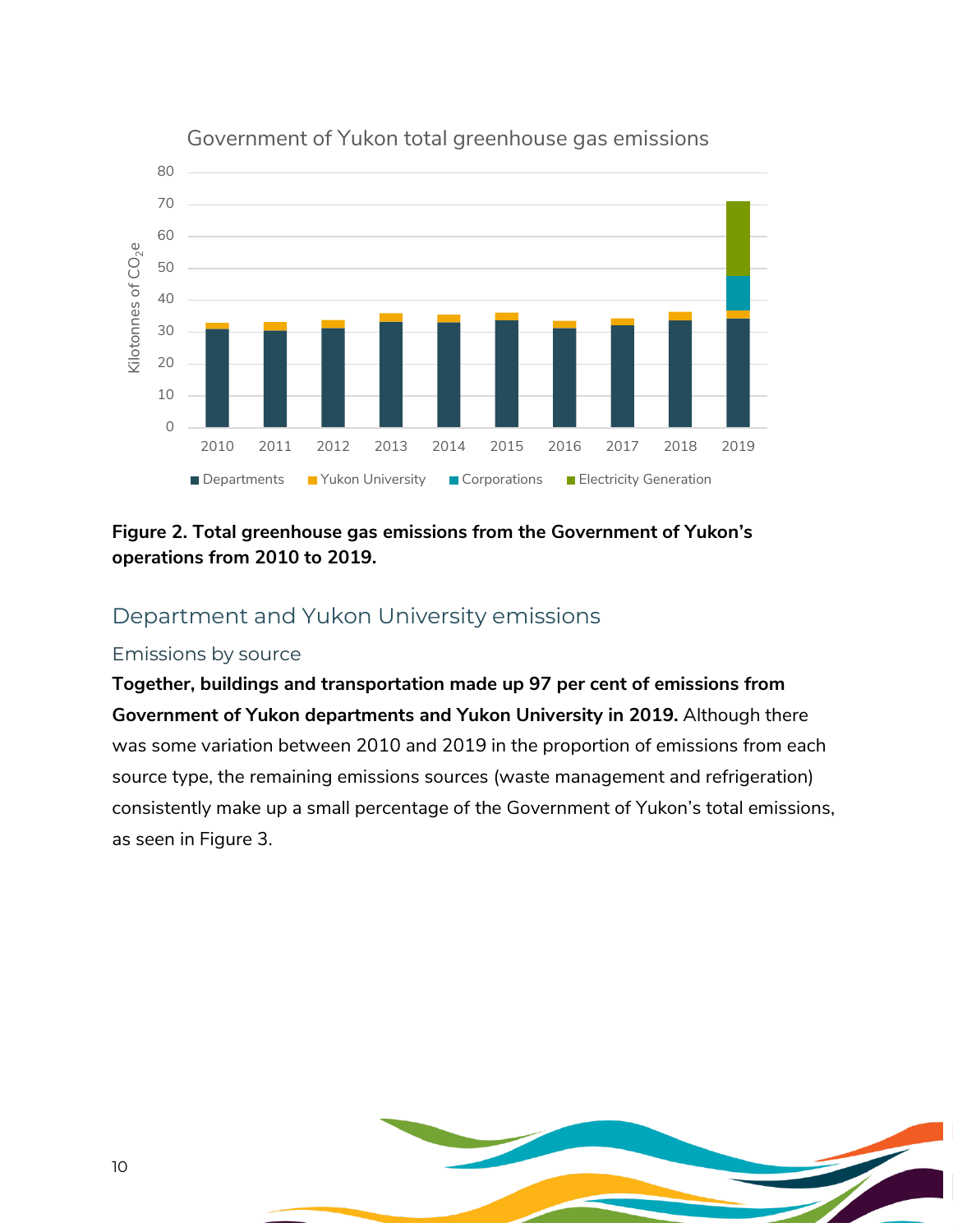

#### <span id="page-11-0"></span>**Figure 3: Government of Yukon departments and Yukon University emissions sources in 2019.**

As shown in [Figure 4](#page-12-0)*,* greenhouse gas emissions from both buildings and transportation increased from 2010 to 2019, while emissions from waste treatment and refrigerants decreased slightly. Trends observed in each of these four categories are discussed below.

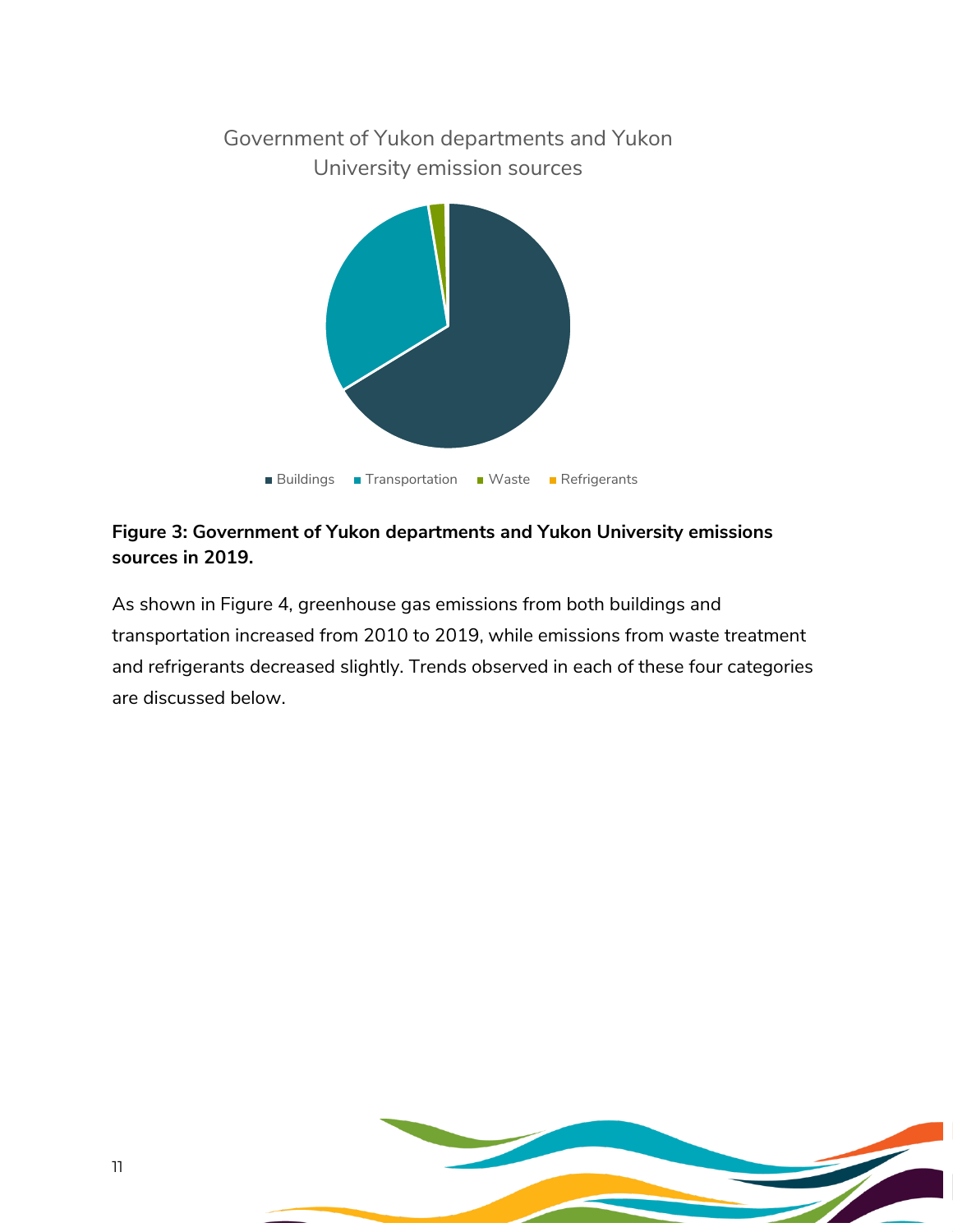

## Government of Yukon department and Yukon University emissions by source

#### <span id="page-12-0"></span>**Figure 4: Government of Yukon departments and Yukon University emissions by source, 2010 – 2019**

#### Building emissions

**Heating and powering buildings consistently makes up the largest proportion of Government of Yukon departments and Yukon University emissions, comprising 66 per cent of 2019 emissions.**

Government buildings such as schools, healthcare facilities and office buildings continue to be the largest emission category for Government of Yukon departments and Yukon University. Although building emissions have increased somewhat since 2010, 2019 building emissions were 7.5 per cent lower than their 2012 peak, which we expect is at least partly due to the success of energy conservation and GHG emissions reduction measures (Figure 5). Further analysis is needed to determine the impact of annual temperatures or other variables on the decreased use of heating fuel seen over this period.

In 2019, Government of Yukon department buildings made up 92 per cent of total departmental and Yukon University emissions.

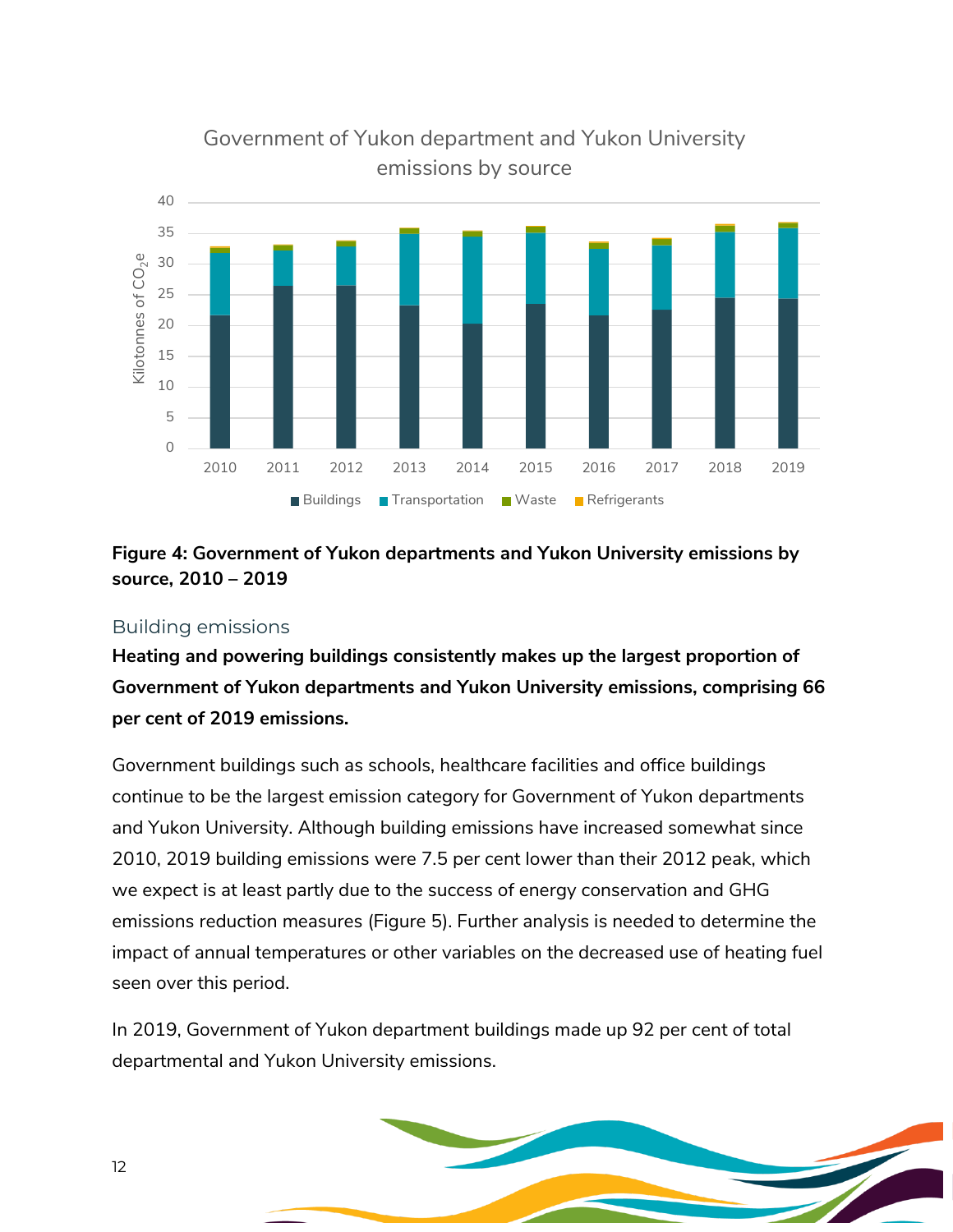

#### **Figure 5. Greenhouse gas emissions from Government of Yukon buildings from 2010 to 2019.**

Approximately two-thirds of Government of Yukon departments and Yukon University building emissions come from buildings in Whitehorse, as seen in Figure 6. The next most significant contributors are buildings in Watson Lake and Dawson City, making up 7 and 6 per cent, respectively. These communities are notable contributors because they have the highest populations in Yukon outside of Whitehorse, and Watson Lake relies on diesel-generated electricity.

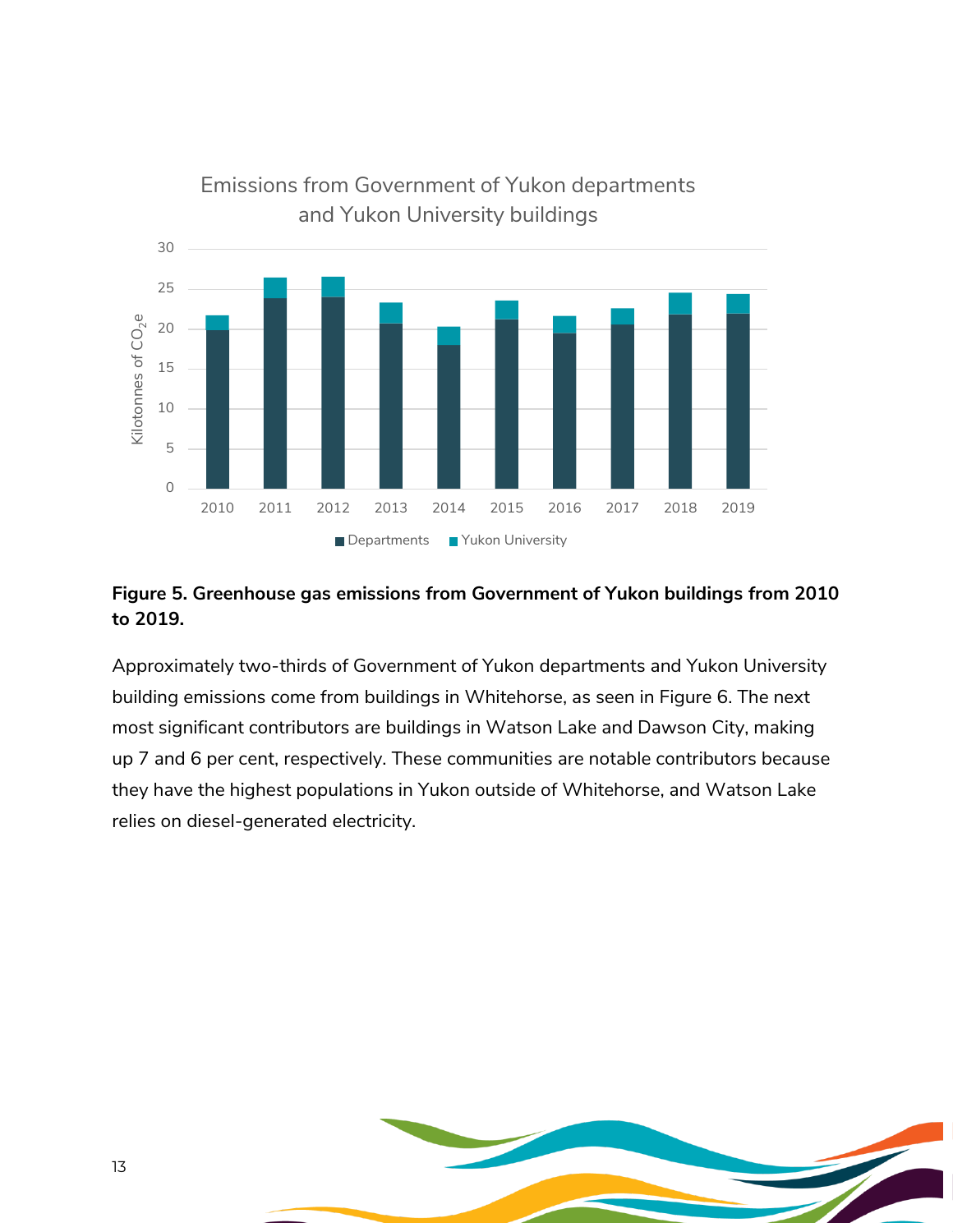## Government of Yukon department and Yukon University building emissions by location



#### **Figure 6. Greenhouse gas emissions from Government of Yukon departments and Yukon University buildings by location in 2019.**

Remote highway maintenance camps and structures located outside of communities represent the next largest emission source by location. These remote camps have higher emissions since they are isolated from electrical grids and rely exclusively on onsite diesel generators for power. These camps consist of grader stations, living complexes, and other related facilities along Yukon's highways. After highway maintenance camps, Government of Yukon buildings in Ross River, Mayo and Old Crow are also notable contributors.

#### Transportation emissions

## **The second largest source of departmental and Yukon University emissions is transportation, which made up 31 per cent of 2019 emissions.**

This includes fleet vehicles (on- and off-road) a well as heavy-duty vehicles used to maintain Yukon's road network. On-road fleet vehicles are those registered for use on official roadways, while off-road fleet vehicles are not used on official roadways and include vehicles used for maintenance and construction purposes. Transportation emissions were lowest in 2011-2012, then peaked in 2014. Transportation emissions

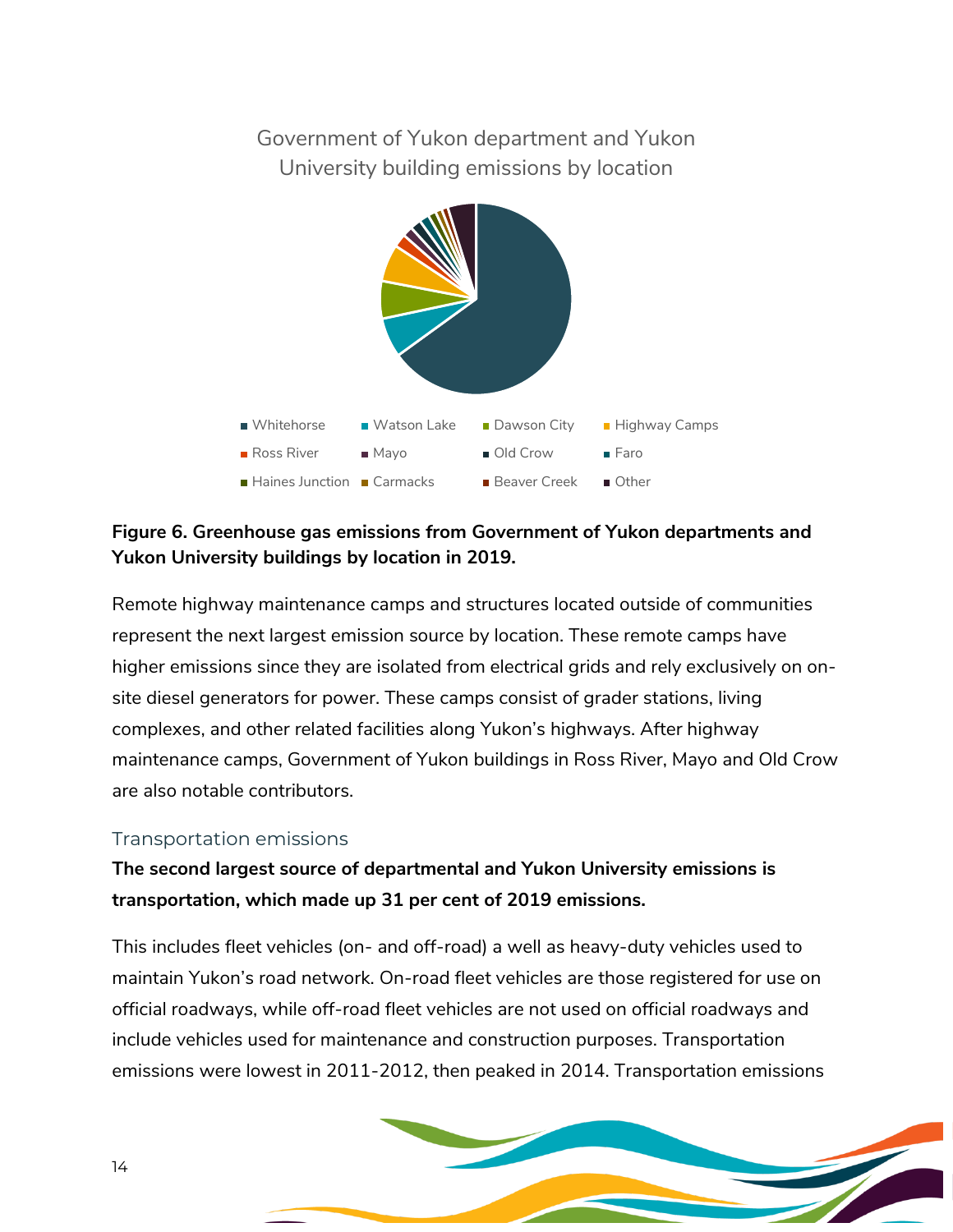in 2019 were 14 per cent higher than 2010 levels, but 19 per cent lower than the 2014 emissions peak.



Emissions from Yukon University fleet vehicles make up 0.6 per cent of total Government of Yukon department and Yukon University transportation emissions.

#### **Figure 7: Government of Yukon departments and Yukon University greenhouse gas emissions from transportation from 2010 to 2019.**

On-road and off-road vehicle emissions were fairly consistent between 2010 and 2019, whereas emissions related to transportation maintenance (specifically vehicles and equipment used to maintain road equipment) are more varied year to year according to the amount of maintenance required in a given year. This explains some of the variance seen in the overall transportation category over the last decade. The net increase in transportation emissions seen between 2010 and 2019 is likely due in part to an increasing scope and frequency of road infrastructure maintenance work. Other potential reasons for the observed inter-annual variation are weather volatility and an aging fleet of transportation maintenance vehicles.

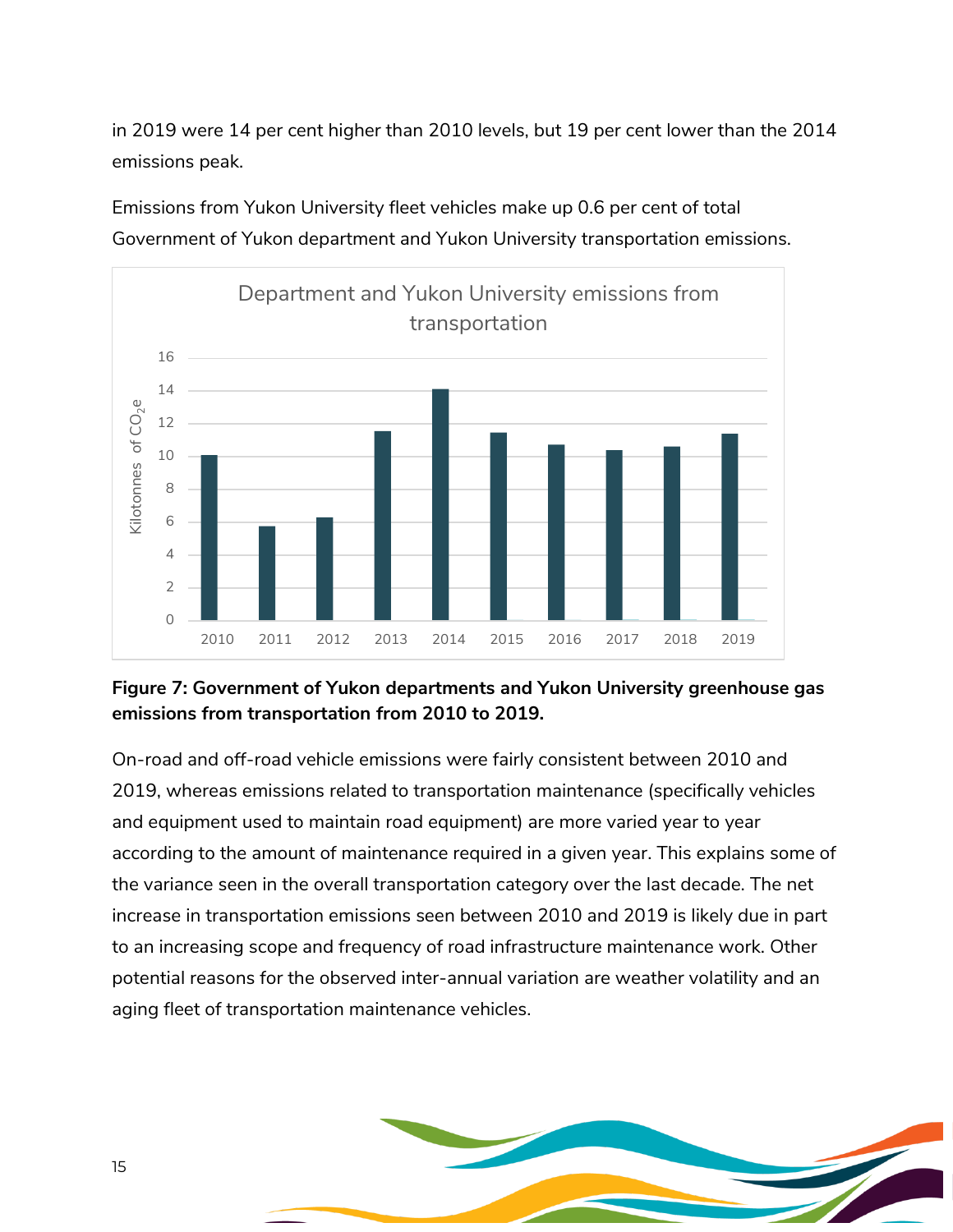#### Waste management emissions

**Waste management makes up a relatively small percentage of Government of Yukon department and Yukon University emissions, comprising 2 per cent of 2019 emissions.** 

As discussed, the Government of Yukon reports its GHGs using a Financial Control Boundary, meaning that all sites owned by the Government of Yukon fall within this boundary. This includes a number of community landfills, sewage treatment sites, and waste incineration sites across the territory.



#### **Figure 8: Government of Yukon emissions from waste management (including government-owned landfills, septic/sewage treatment sites and waste incineration) from 2010 to 2019.**

Waste management emissions have been gradually increasing as a result of Yukon's growing population. Emissions in 2019 are an exception to this trend due to the temporary closure of the Old Crow Gasifier and Marsh Lake Septic Pit.

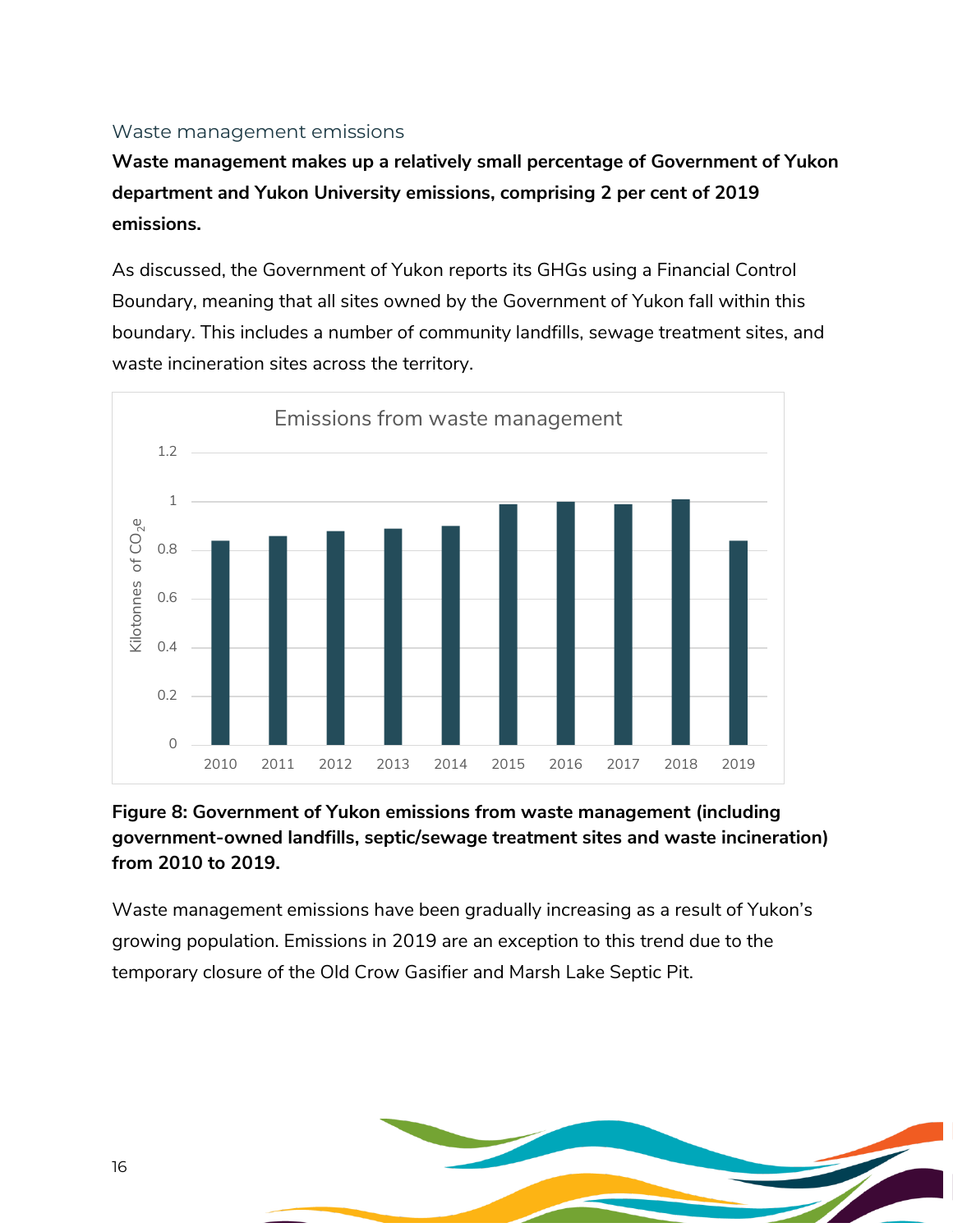#### Refrigerant emissions

**Refrigerants are the smallest and most variable emissions source, making up 0.3 per cent of emissions in 2019.** 

Refrigerants such as hydrofluorocarbon (HFC) and perfluorocarbon (PFC) are used for Government of Yukon refrigeration systems in buildings, and air conditioning in fleet vehicles. These refrigerants have high Global Warming Potential values, meaning that they are significantly more potent than carbon dioxide.



#### **Figure 9: Government of Yukon departments and Yukon University emissions from refrigerants from 2010 to 2019.**

For refrigerants used in Government of Yukon buildings, emissions are included in the year in which systems are serviced as this is when the volume of refrigerant added to the system is recorded. This leads to the variable nature of this GHG source, making inter-annual comparisons challenging.

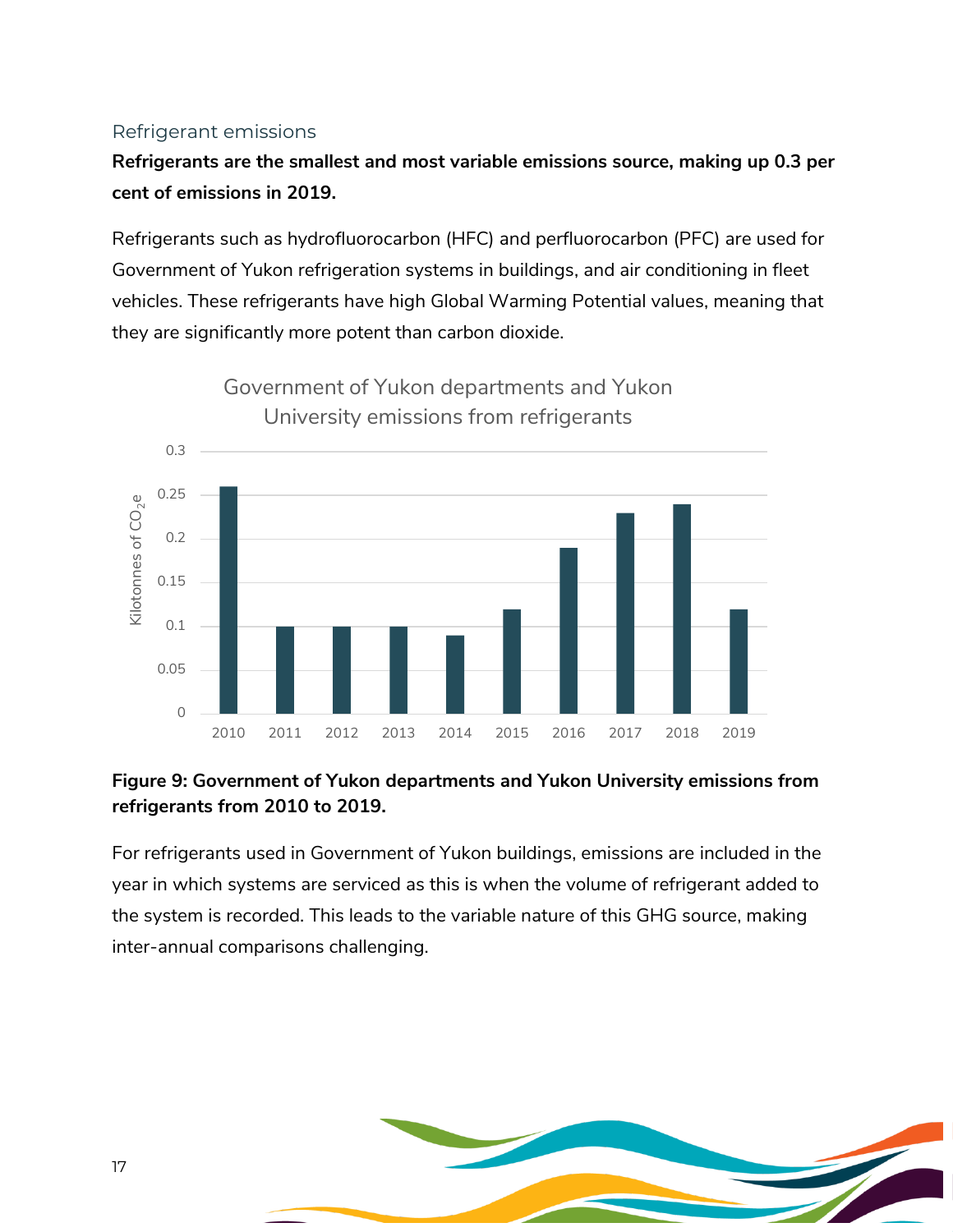#### Drivers of emissions

Economic and population growth are well-known drivers of greenhouse gas emissions and are fairly well correlated with emissions from Government of Yukon departments and Yukon University.

Yukon's gross domestic product (GDP) consistently increased from 2010 to 2019, with the exception of a dip in 2015<sup>4</sup> (Figure 10). Given that the Public Administration sector makes up 24 per cent of Yukon's GDP<sup>5</sup>, GDP growth is linked to a greater scope of government operations, and by extension, to increased greenhouse gas emissions. This increase in scope of government operations is reflected in the 15 per cent increase in full time equivalent Government of Yukon jobs (between 2010 and 2017) and 17 per cent increase in the square metres of departmental and Yukon University building floor space (between 2010 and 2019).

<sup>4</sup> The lower GDP value in 2015 corresponds to a dip in the mining industry. The total value of mineral production in Yukon in 2015 was 49 per cent lower than its previous peak in 2015 (Source: Natural Resources Canada, Mineral Production of Canada Annual Statistics).

<sup>&</sup>lt;sup>5</sup> Source: Yukon Bureau of Statistics, Gross Domestic Product (GDP) by Industry at Basic Prices, 2019.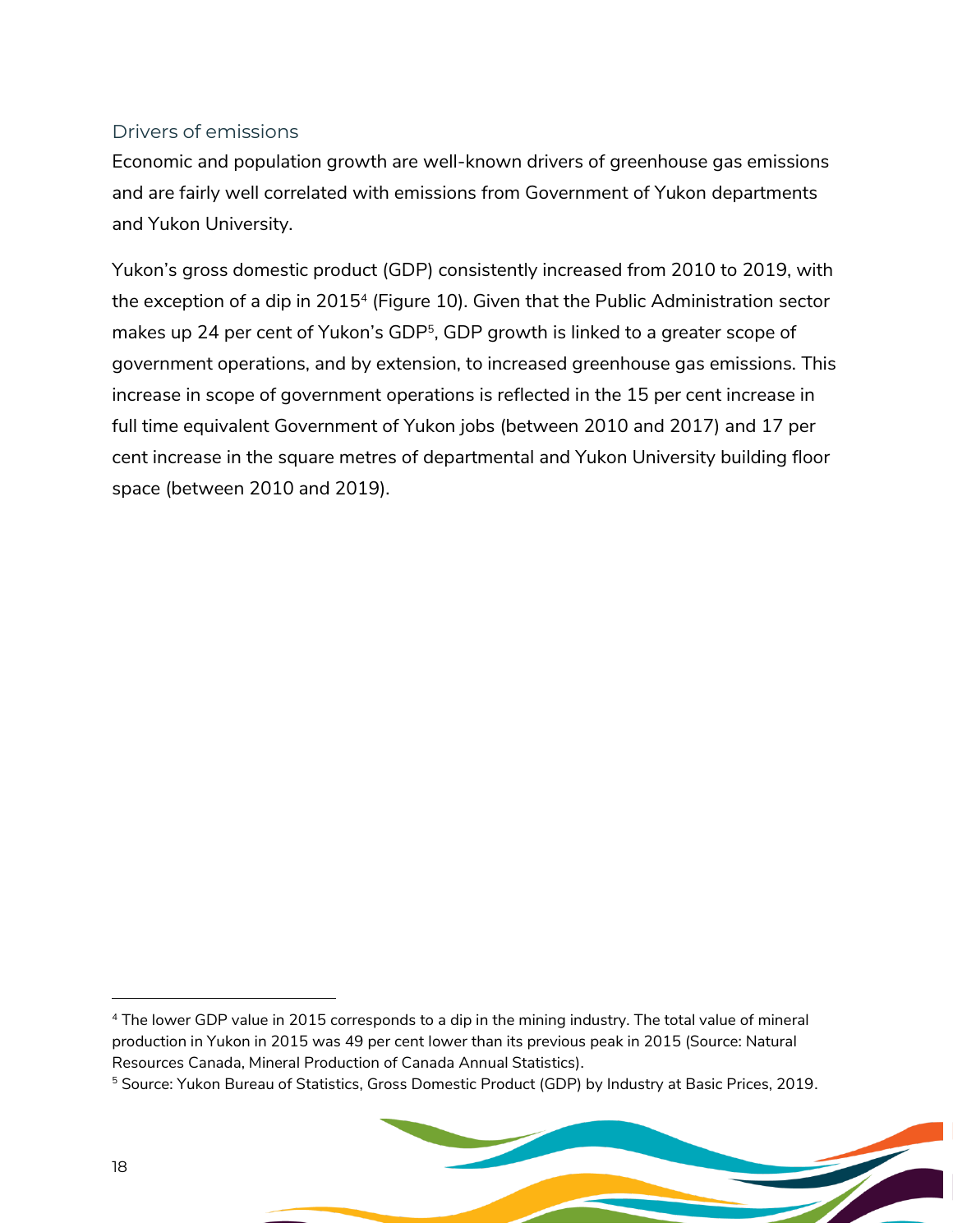

#### <span id="page-19-0"></span>**Figure 10. Yukon's gross domestic product<sup>6</sup> and departmental and Yukon University greenhouse gas emissions from 2010 to 2019.**

Between 2010 and 2019, Yukon's GDP increased by 17 per cent [\(Figure 10\)](#page-19-0). This rate of growth is more substantial than that of the Government of Yukon's GHGs, leading to a 5 per cent decrease in emissions per unit of GDP over the same period [\(Figure 11\)](#page-20-0).

Source: Statistics Canada table 36-10-0402-01.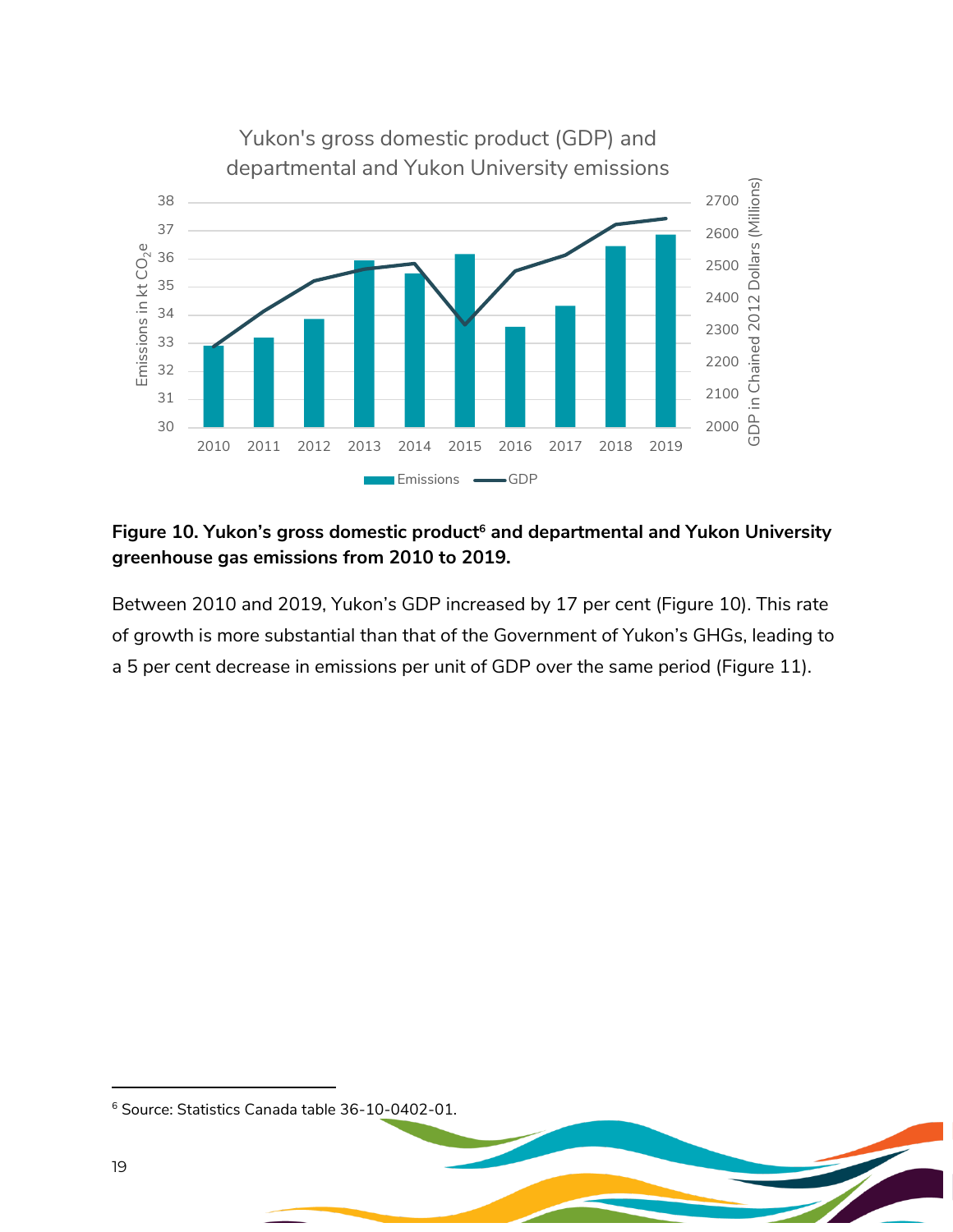

#### <span id="page-20-0"></span>**Figure 11. Government of Yukon department and Yukon University greenhouse gas emissions per unit of gross domestic product from 2010 to 2019.**

Similarly, Yukon's population increased 18 per cent between 2010 and 2019 (Figure 12). A growing Yukon population is linked to a greater scope of government operations due to an increased occupancy in schools and healthcare facilities, growth of government programs, and a greater need for permits, licences, and other government services. This likely contributed to the increase in greenhouse gas emissions from Government of Yukon departments and Yukon University from 2010 to 2019.

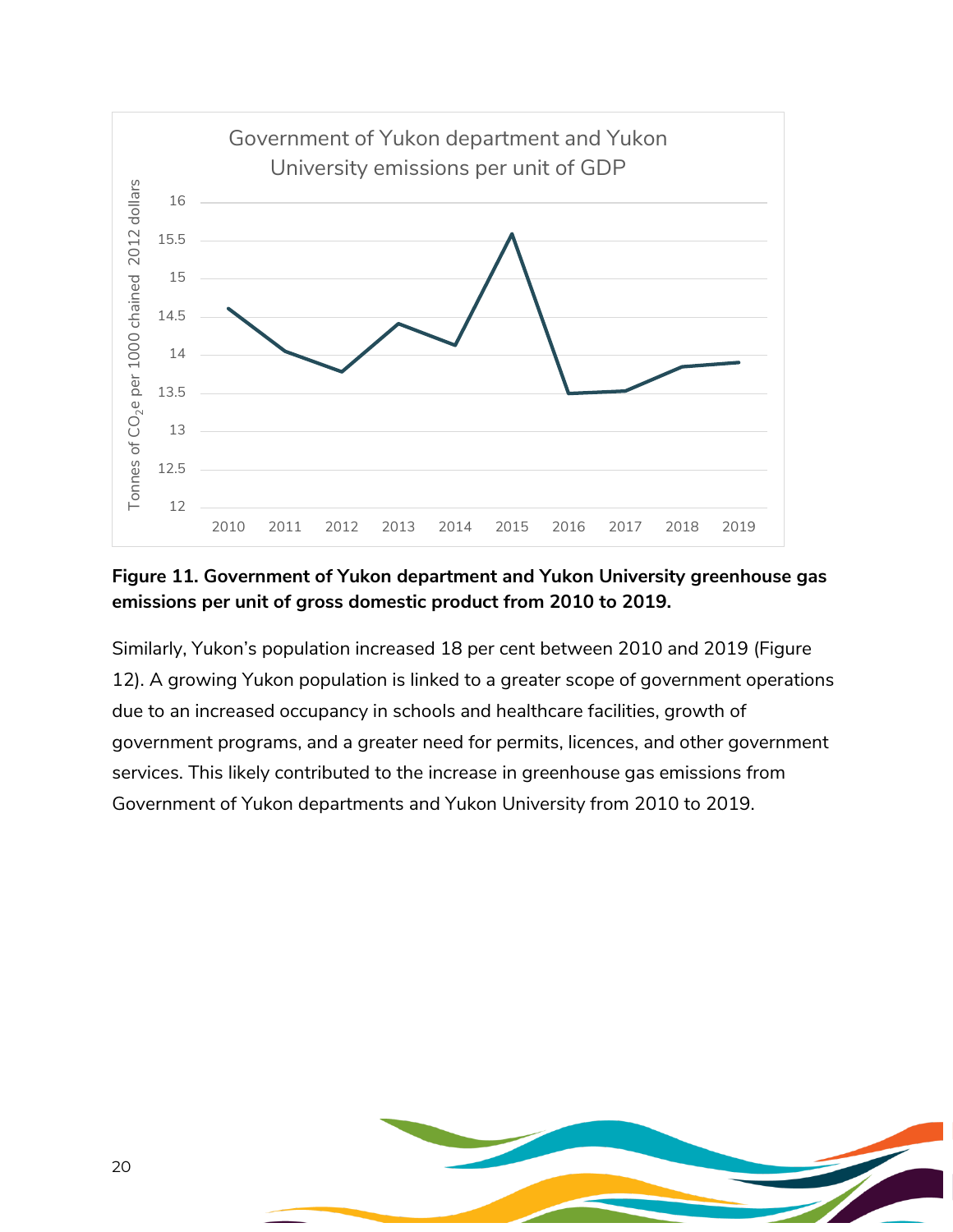

#### **Figure 12. Yukon's population<sup>7</sup> and Government of Yukon department and Yukon University greenhouse gas emissions from 2010 to 2019.**

However, the department and Yukon University greenhouse gas emissions per capita (relative to Yukon's total population) decreased by 5 per cent over this period, demonstrating that emissions have not grown as rapidly as the territory's population.

<sup>&</sup>lt;sup>7</sup> Source: Yukon Bureau of Statistics, Population as of June 31 of each year.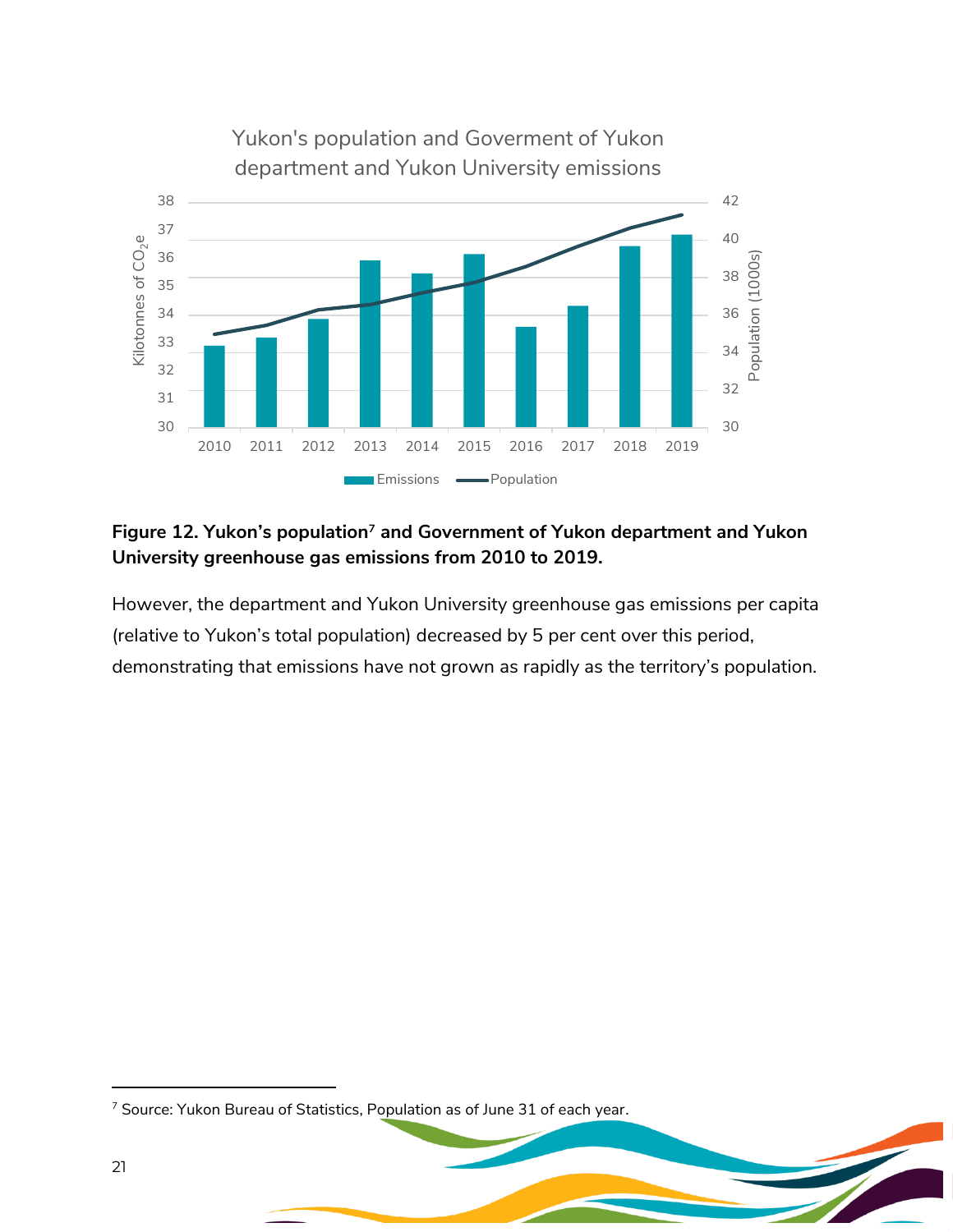

#### **Figure 13. Government of Yukon department and Yukon University emissions per capita (relative to Yukon's total population) from 2010 to 2019.**

While economic and population growth appear to be strong drivers of greenhouse gas emissions from Government of Yukon departments and Yukon University, emissions are also influenced by factors like the condition of Government of Yukon buildings and the fuel efficiency of Government of Yukon vehicles. Over time, we plan to decouple<sup>8</sup> the Government of Yukon's emissions from economic and population growth by investing in improvements to our buildings and vehicles that enable us to provide growing services with fewer emissions.

## <span id="page-22-0"></span>Corporation emissions

As discussed, the Government of Yukon's GHG emissions are reported using a Financial Control Boundary, meaning that all organizations falling within Government of Yukon's consolidated financial reporting are considered to be within its GHG reporting boundary. As such, data for the 2019 calendar year was collected for all government corporations that meet this criterion. This is the first year that emissions data from

<sup>&</sup>lt;sup>8</sup> Decoupling refers to having continued economic growth without a corresponding increase in GHG emissions.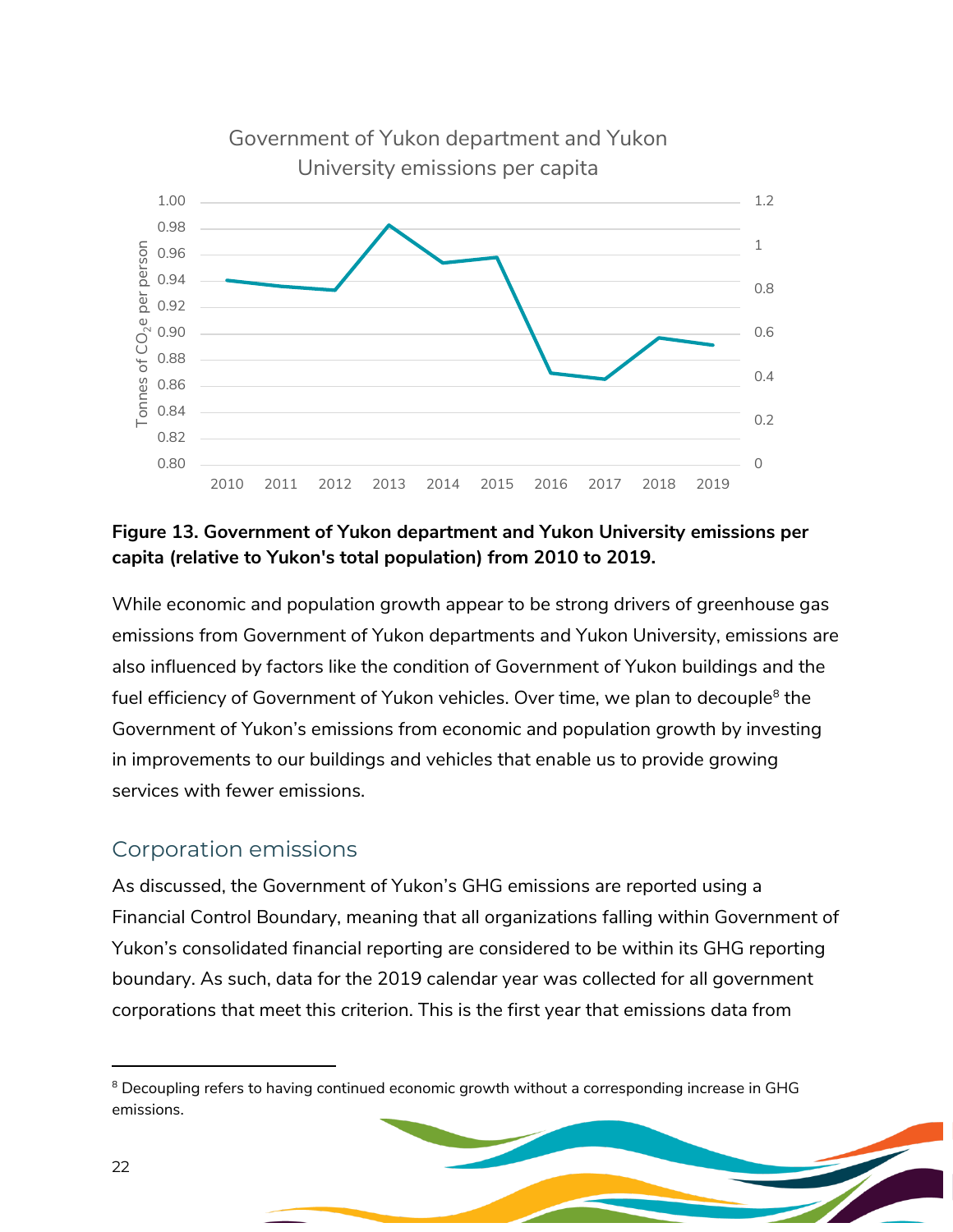Yukon's government corporations were collected and analyzed. As a result, we are not yet able to evaluate trends over time. However, this snapshot of government corporation emissions gives us important insight into the scale and sources of GHG emissions from each entity and will be our baseline for comparisons moving forward. The emission sources for each corporation are summarized below.

#### Yukon Development Corporation

The Yukon Development Corporation (YDC) has a mandate to work with the private sector to support Yukon's development. YDC falls within Government of Yukon's reporting boundary; however, it does not own any GHG-producing assets outside of its subsidiary Yukon Energy Corporation, which is discussed below. As a result, the Yukon Development Corporation's GHG inventory for 2019 is zero.

#### Yukon Energy Corporation

The Yukon Energy Corporation (YEC) is responsible for the majority of electricity generation and transmission in Yukon. Most of YEC's greenhouse gas emissions are from the electricity that it generates and sells to others in accordance with the accounting rules of The Climate Registry. 9

Although most electricity generated by YEC comes from hydro power, supplemental thermal generation is needed at times when electricity demand is high. In 2019, 84 per cent of electricity produded by Yukon Energy was from renewable sources. The remaining 16 per cent of energy generated was from liquid natural gas and diesel, which was responsible for 95 per cent of YEC's total emissions in 2019 ([Figure 14\)](#page-24-0). The remaining percentage of GHG emissions come from assets required for YEC to operate and maintain electricity generation infrastructure (including buildings and fleet vehicles), as well as fugitive emissions from electricity generation.

<sup>9</sup> Electricity generation emissions discussed in this report overlap with electricity generation emissions reported for territory-wide emissions; they do not represent additional emissions in this sector.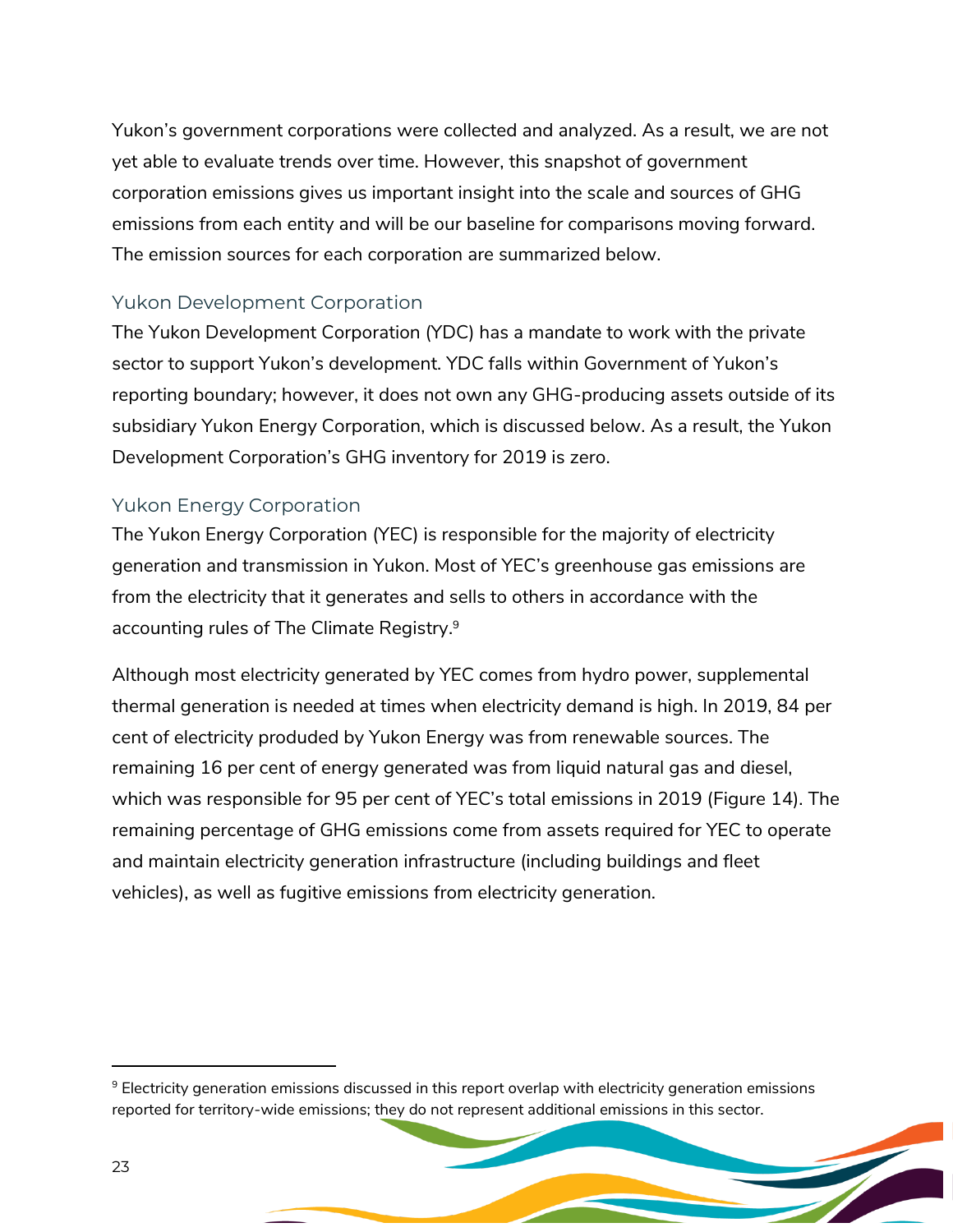

#### <span id="page-24-0"></span>**Figure 14: GHG emission sources from the Yukon Energy Corporation in 2019.**

#### Yukon Hospital Corporation

The Yukon Hospital Corporation provides medical services throughout Yukon. Its three sites are located in Whitehorse, Dawson City and Watson Lake. 79 per cent of its emissions come from heating buildings at these sites, and 16 per cent comes from electricity [\(Figure 15\)](#page-25-0). The remaining emissions come from fleet vehicles (0.5 per cent) and direct emissions from refrigerants and medical gasses (4 per cent).

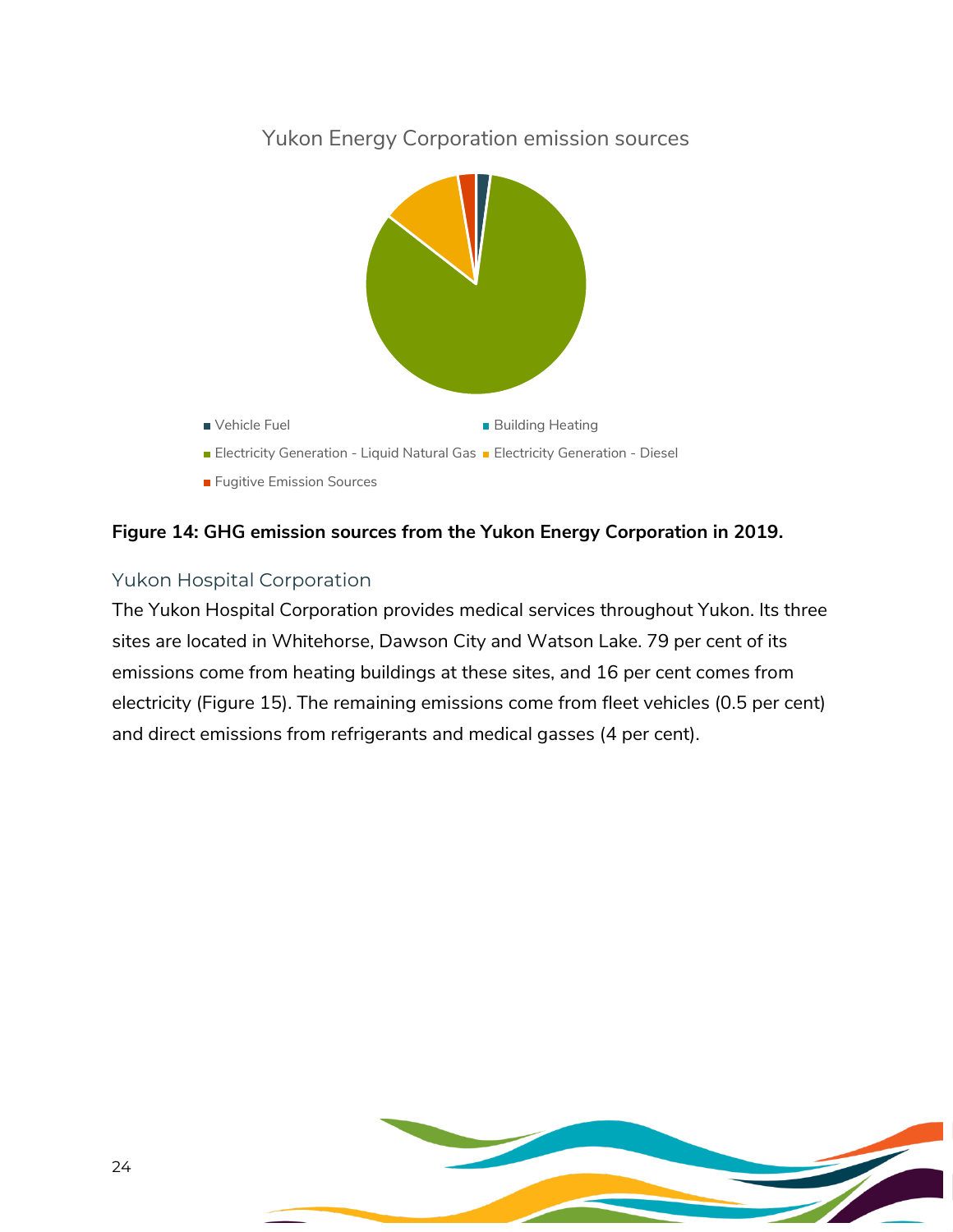

<span id="page-25-0"></span>**Figure 15: GHG emission sources for the Yukon Hospital Corporation in 2019.**

## Yukon Housing Corporation

The Yukon Housing Corporation's mandate is to ensure Yukoners have access to affordable housing. As a result, most of its assets are residential buildings and the majority of its emissions come from heating and powering these homes. Specifically, 73 per cent of the Yukon Housing Corporation's emissions are from building heating and 26 from electricity [\(Figure 16\)](#page-26-1). The remaining 2 per cent of emissions are from fleet vehicles.

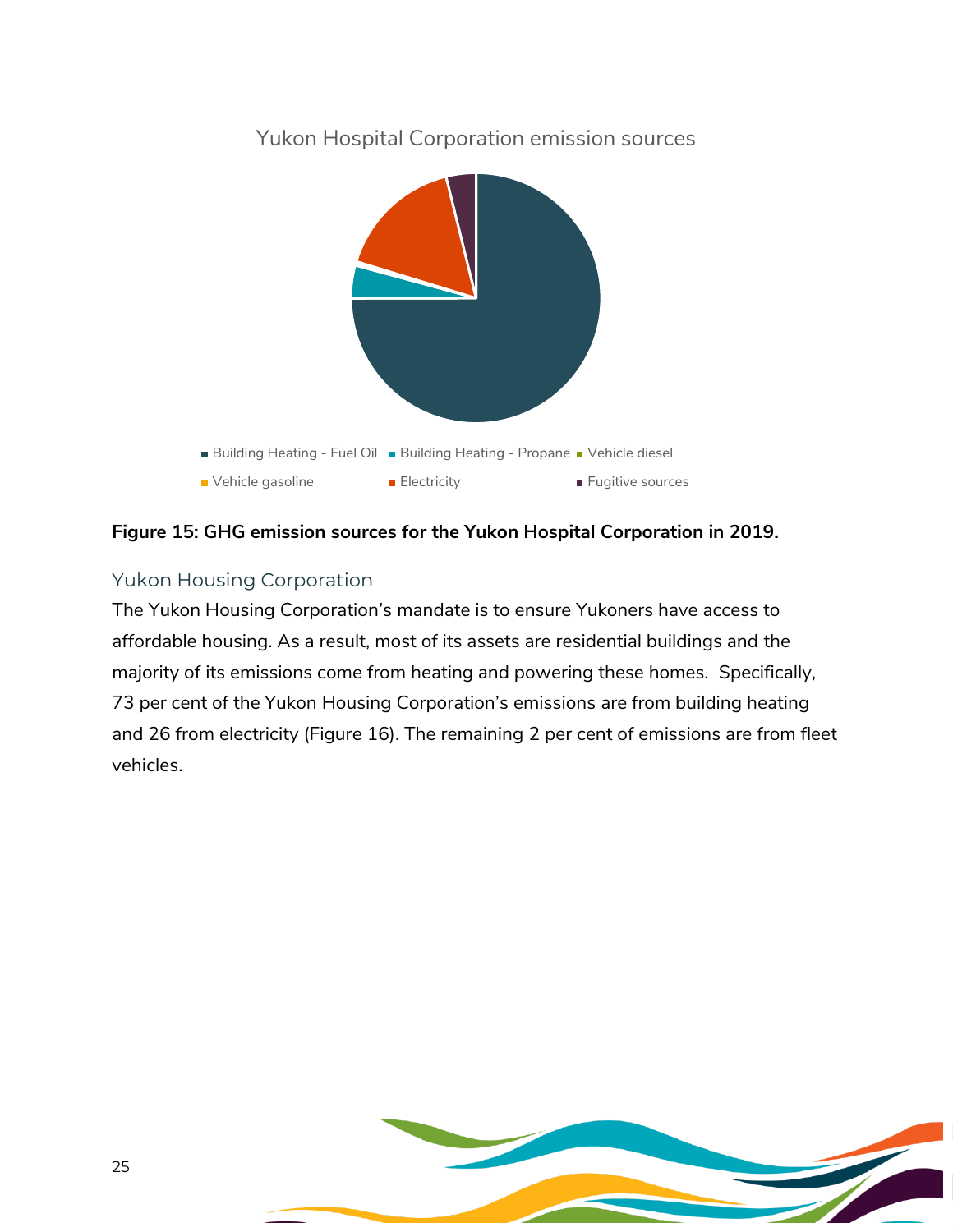

Yukon Housing Corporation emission sources

#### <span id="page-26-1"></span>**Figure 16: GHG Emission sources for Yukon Housing Corporation in 2019.**

#### Yukon Liquor Corporation

The Yukon Liquor Corporation manages liquor sales in Yukon. It is a relatively small source of GHGs as it only owns a few buildings across the territory. It is anticipated that most of its emissions come from heating these buildings; however, we are currently lacking data on emissions from purchased electricity for these buildings. A complete inventory for the Yukon Liquor Corporation will be available for the 2020 calendar year.

## <span id="page-26-0"></span>Conclusions and next steps

**Overall, emissions from Government of Yukon's departments and Yukon University increased 12 per cent between 2010 and 2019, due largely to significant GDP and population growth over this period.** However, the actions the Government of Yukon has taken, such as building retrofits, has decreased emissions on a per capita and per unit of GDP basis.

**As of 2019, the Government of Yukon's emissions (excluding electricity generation) contributed approximately 6 per cent of Yukon's total emissions.** The Government of Yukon is committed to reducing our emissions and showing leadership in efforts to reduce Yukon's territory-wide emissions.